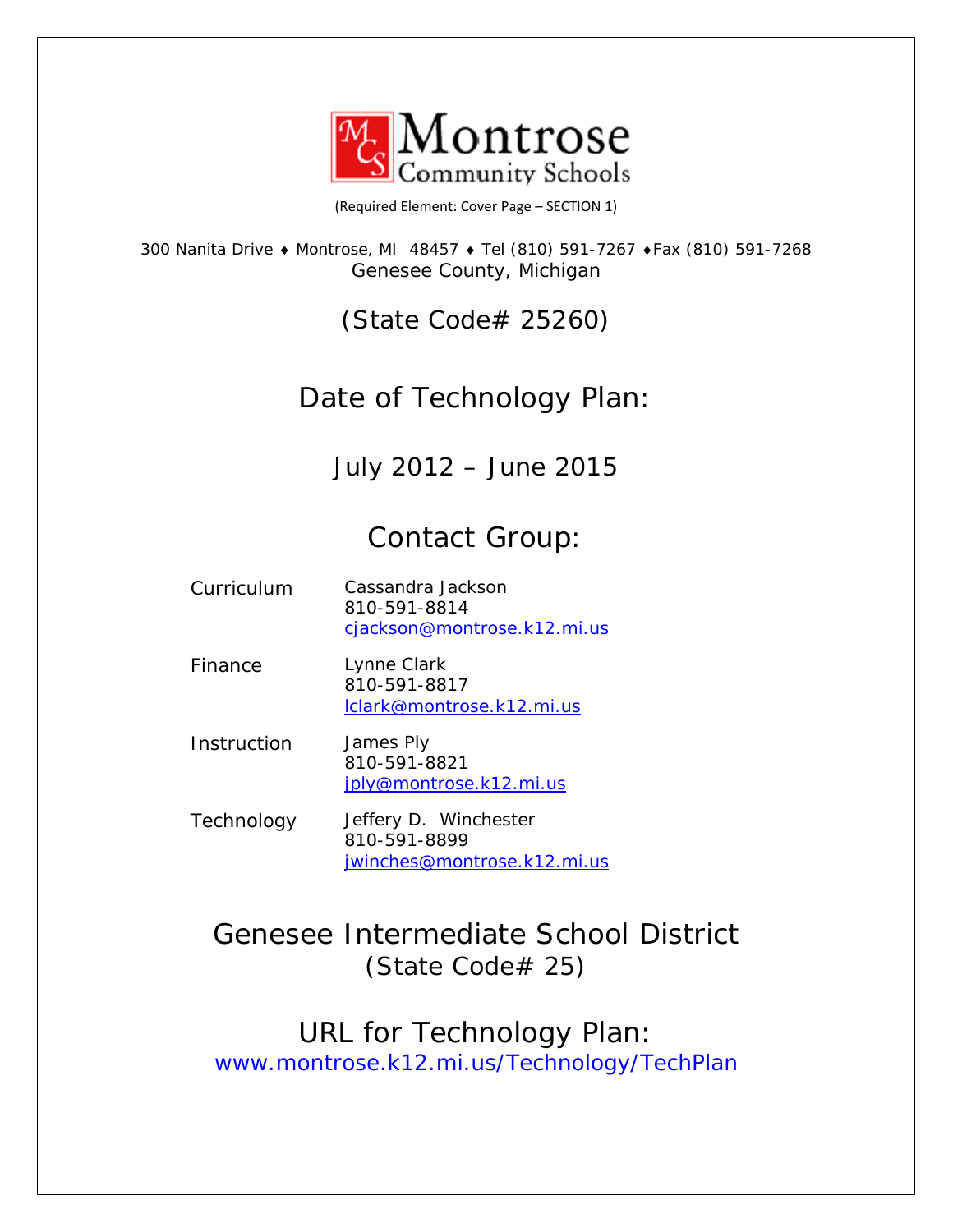# Table of Contents

| Introduction <b>Manual</b> Manual Manual Manual Manual Manual Manual Manual Manual Manual Manual Manual Manual Manual |  |
|-----------------------------------------------------------------------------------------------------------------------|--|
| Vision and Goals of the Technology Plan                                                                               |  |
|                                                                                                                       |  |
| Professional Development [11] Development [11] Development [11] Development [11] Development [11] Development $6$     |  |
| Infrastructure, Hardware, Technical                                                                                   |  |
|                                                                                                                       |  |
| Monitoring and Evaluation <b>Monitoring</b> 15                                                                        |  |
|                                                                                                                       |  |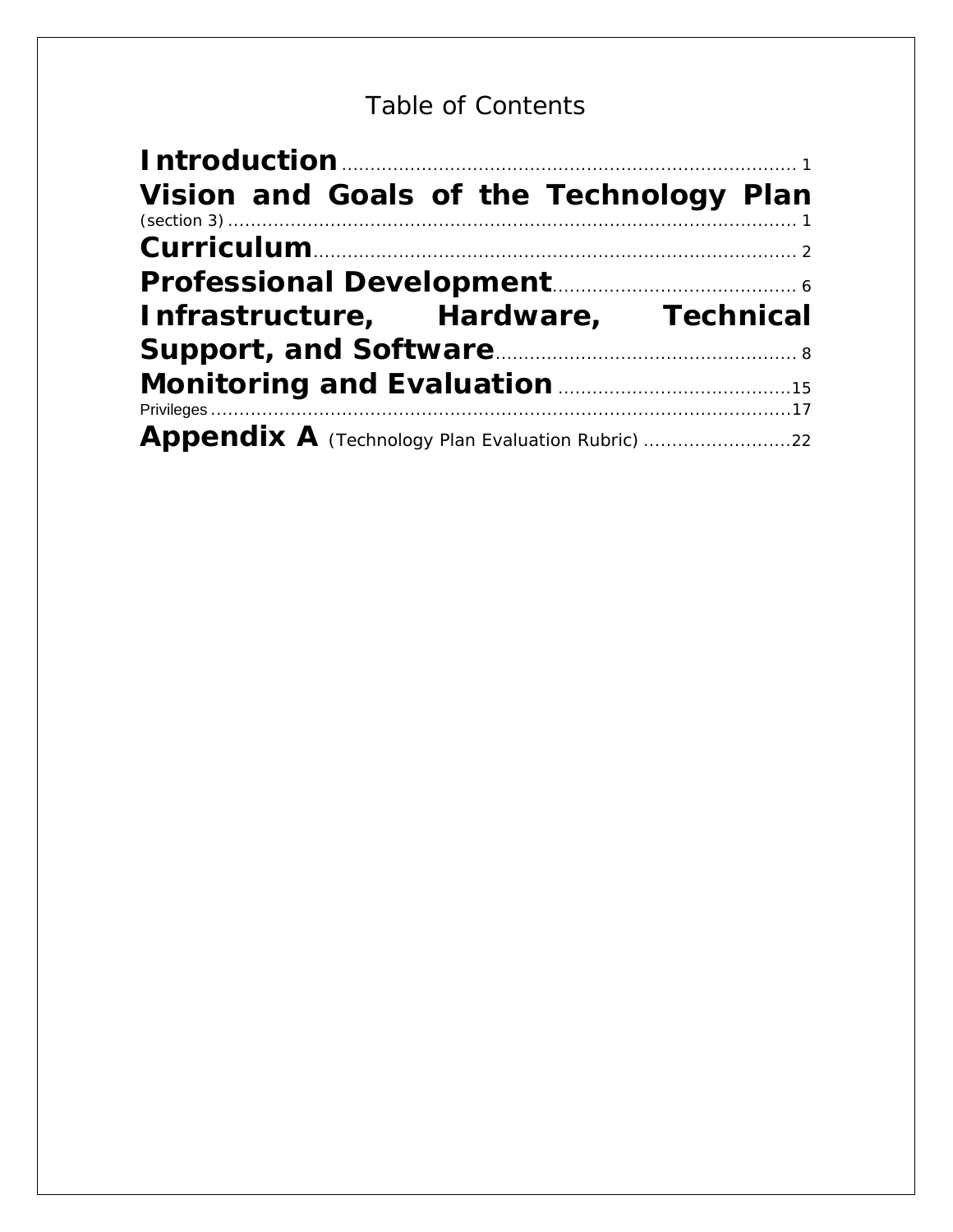# **Introduction**

### (Required Element: Introductory Material – SECTION 2)

## <span id="page-2-0"></span>District Mission Statement:

*The Montrose Community Schools exist to provide the society with competent, responsible, caring citizens who are life long learners and will further the educational goals and ideals of our community. This will be accomplished through a challenging, adaptable, comprehensive curriculum, and fostered by a creative, motivated knowledgeable staff. The curriculum will be provided in a nurturing environment with family and community involvement*.

## Description of the District

The Montrose Community School District is located in the extreme northwest corner of Genesee County and is considered a rural district. The district is considered an at risk with 53.8 percent of the students participating in the National Food Program. There is no major industry in the community and the school district is the largest employer of the community.

The district is comprised of four buildings: Carter Elementary (Pre-K-4), Kuehn Haven Middle School (5-8), Hill-McCloy High School (9-12) and the Montrose Alternative Education Building. The student population is approximately 1420.

Each building office and classroom is networked with Internet Access. There are telephones in each classroom as well as a video presentation device ( either a LCD Projector or a 36 inch color monitor) that are connected to the teacher work stations for presentation purposes. Every teacher in the district has a computer for administrative and planning purposes. All K-12 classrooms are also equipped with four connections to the network and each where applicable, has at least one student computer with plans for two to three computers per class. In a previous survey of the students in the district it was determined that 40% of the students have access to computers at home.

| <b>Buildings</b> |  |
|------------------|--|
|                  |  |

| Hill McCloy High School               | Grades 9-12  |
|---------------------------------------|--------------|
| 301 Nanita Drive                      | 30 teachers  |
| Montrose, 48457                       | 402 students |
| Kuehn Haven Middle School             | Grades 5-8   |
| 303 Ray Street                        | 27 teachers  |
| Montrose, 48457                       | 440 students |
| Carter Elementary                     | Grades K-4   |
| 200 Park Drive                        | 23 teachers  |
| Montrose, 48457                       | 498 students |
| Montrose Alternative Education Center | Grades 9-12  |
| 303 Ray Street                        | 4 teachers   |
| Montrose, 48457                       | 64 students  |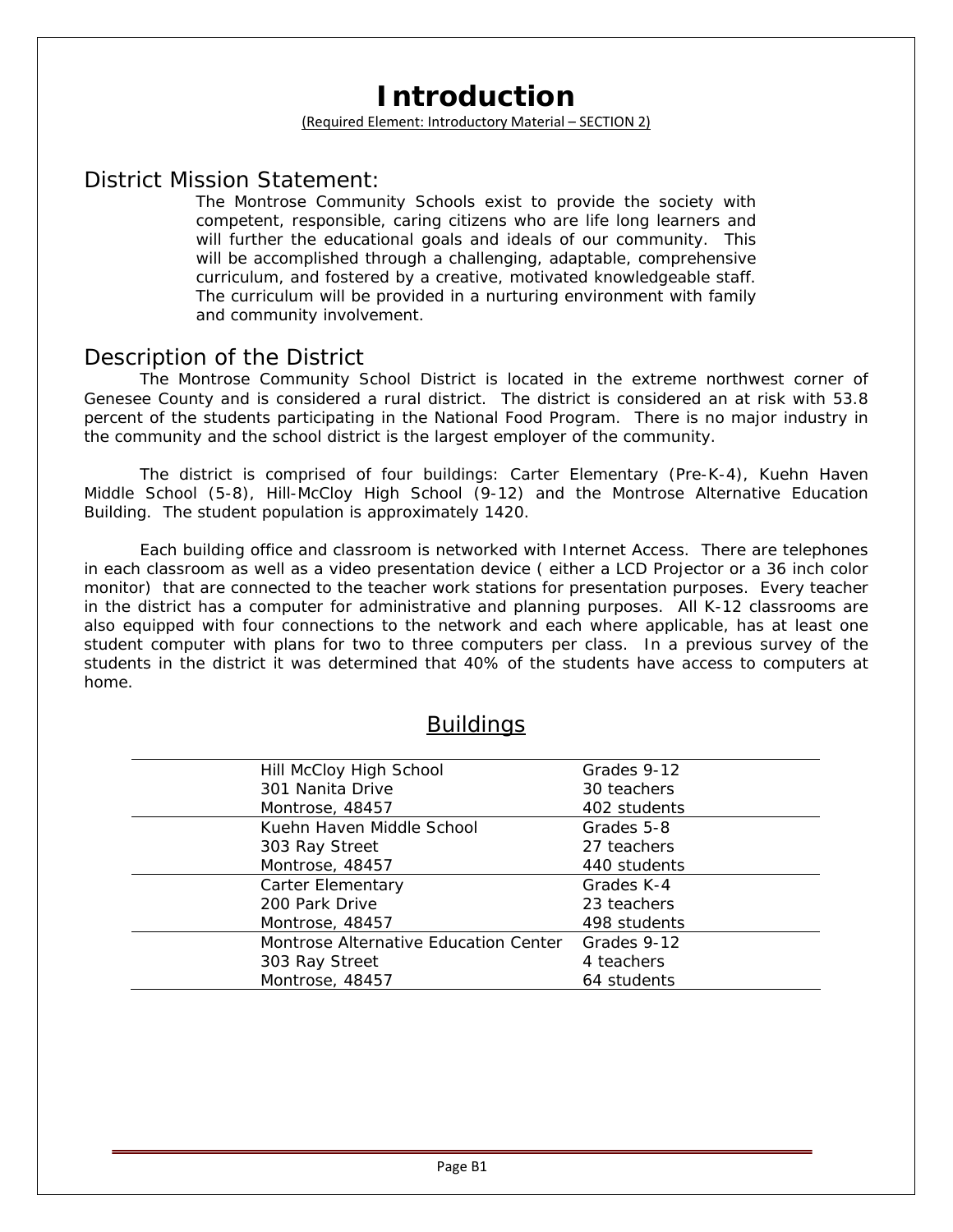# District Technology Planning Team

| <b>Technology Support</b><br>Representatives | Jeffery D. Winchester, Director of Technology                                                     |
|----------------------------------------------|---------------------------------------------------------------------------------------------------|
| High School<br>Representatives               | Jim Ply, Principal,<br>Jeremy Harber, Teacher, Parent<br>Julie Erway, Teacher                     |
| Middle School<br>Representatives             | Linden Moore, Principal & Curriculum Director<br>Tamela Belson, Teacher<br>Kelly Sanborn, Teacher |
| <b>Elementary School</b><br>Representatives  | Comer "Pete" Carey, Elementary Principal<br>Brian Metcalf, Teacher<br>Carolyn Casler, Teacher     |
| Choice Alternative<br>Representatives        | Linden Moore, Principal<br>Toni Sue Atwell, Teacher, Parent                                       |
| <b>Central Office</b><br>Representative      | Mark Kleinhans, Superintendent, Parent<br>Cassandra Jackson, Curriculum Director                  |
| Board of Education<br>Representative         | Kurt Henige, Vice President                                                                       |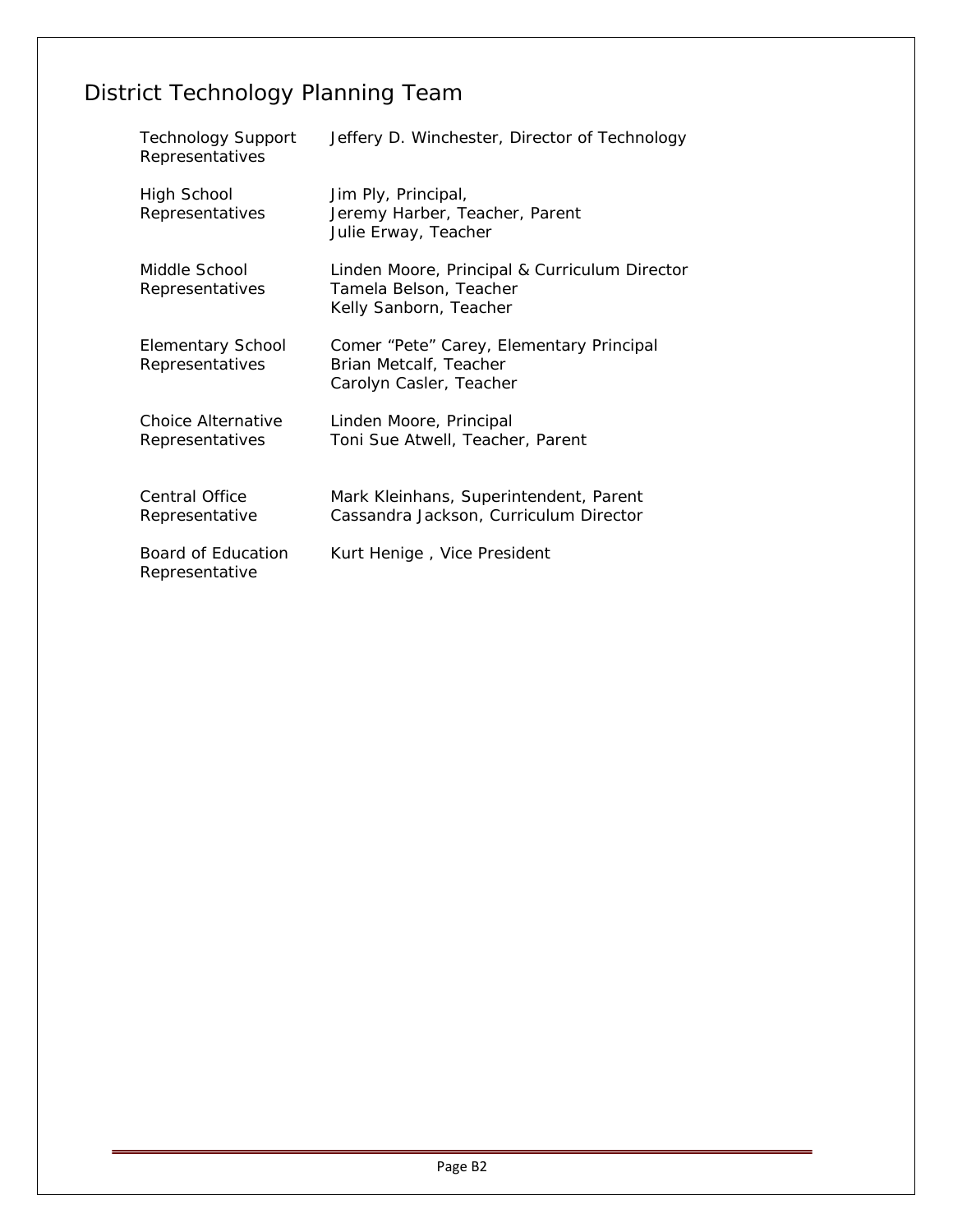# <span id="page-4-0"></span>**Vision and Goals of the Technology Plan**

(Required Element: Vision and Goals – SECTION 3)

## **District Technology Mission Statement**

The Montrose Community Schools will equip students and staff with technology to enhance teaching and learning while providing community access to district wide information.

### **District Technology Goals**

- Provide for the integration of media and technology equitably throughout the curriculum to enhance student learning where appropriate.
- Provide continuous leadership, training, and support for staff and students to fully utilize district technology.
- Prepare students for success in the global market place.
- Provide staff and students with current, reliable technology and encouragement for successful integration of technology in the classroom.
- Meet State and National Educational Technology Standards and Expectations for K-12.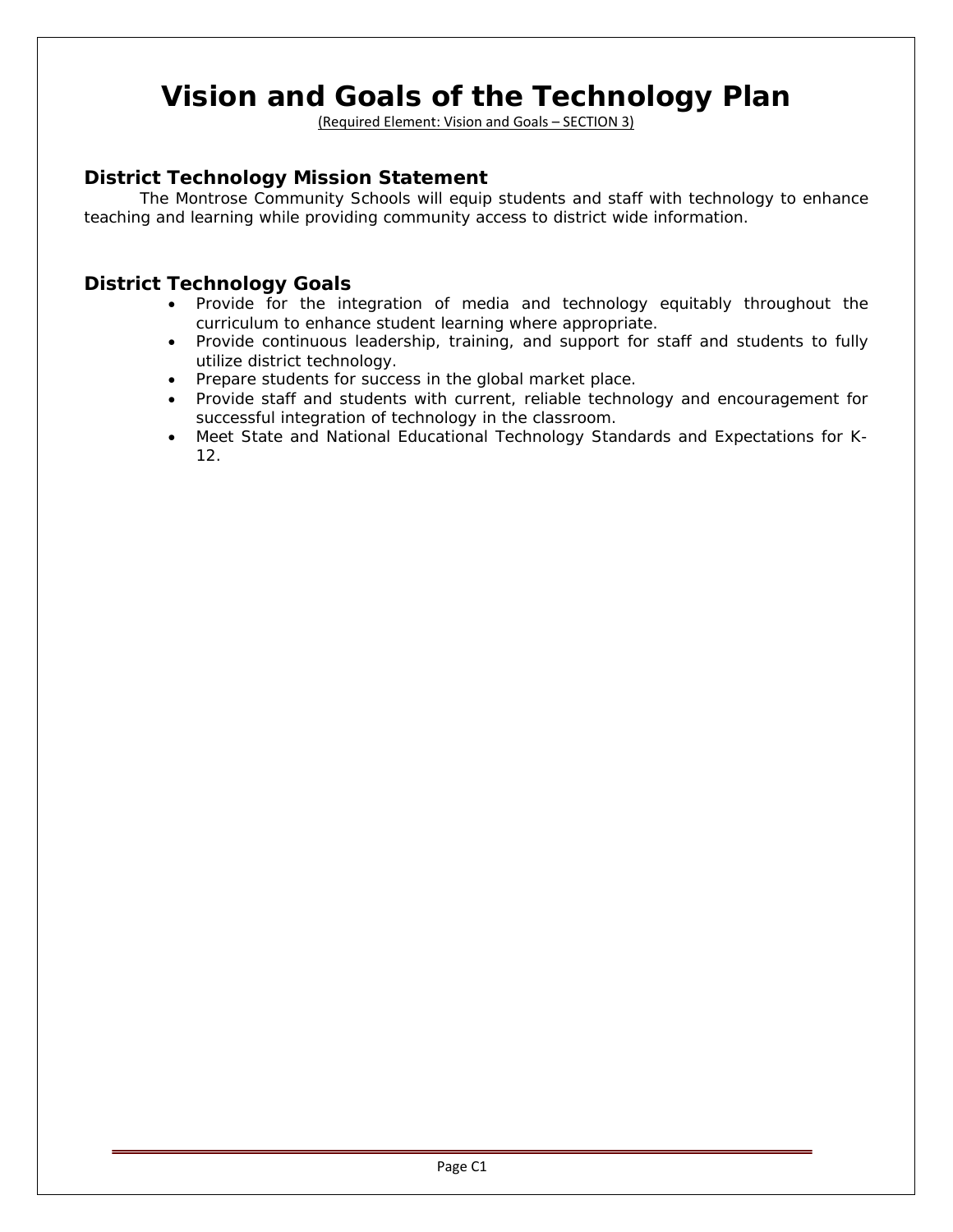# **I. Curriculum**

## <span id="page-5-0"></span>**A.** Curriculum Integration (SECTION 4)

Montrose Community Schools has as its primary technology curricular goal to meet the Michigan Educational Technology Standards and Expectations for grades K-12 as found at [www.techplan.org](http://www.techplan.org/).

Specific Goals:

## **Students will demonstrate an understanding of the basic operations and concepts of technology and its use.**

Strategies will include:

- Students will identify common uses of technology found in daily life.
- Students will identify ways to prevent common hardware and software problems that may occur during every day use.
- Students will identify ways technology has changed life at school and home.

### **Students will demonstrate an understanding of the Social, Ethical, and Human issues relating to technology**

Strategies will include:

- Students will demonstrate an understanding of technology as a source of information, learning, and entertainment.
- Students will explore various technology resources that could assist them in pursuing personal goals.
- Students will use technology to identify and explore various occupations or careers.

### **Students will demonstrate an understanding of technology as a productivity tool.**

Strategies will include:

- Students will know how to use a variety of productivity software.
- Students will use a variety of technology tools and applications to promote their creativity.
- Students will use collaborative tools to design, develop, and enhance presentations.

### **Students will demonstrate how to use technology communications tools.**

Strategies will include:

- Students will create a project using a variety of media and formats to present content information to an audience.
- Students will use basic telecommunication tools for collaborative projects with other students.
- Students will use age appropriate media to communicate ideas to classmates, family and others.

### **Students will demonstrate how to use technology as a research tool.**

Strategies will include: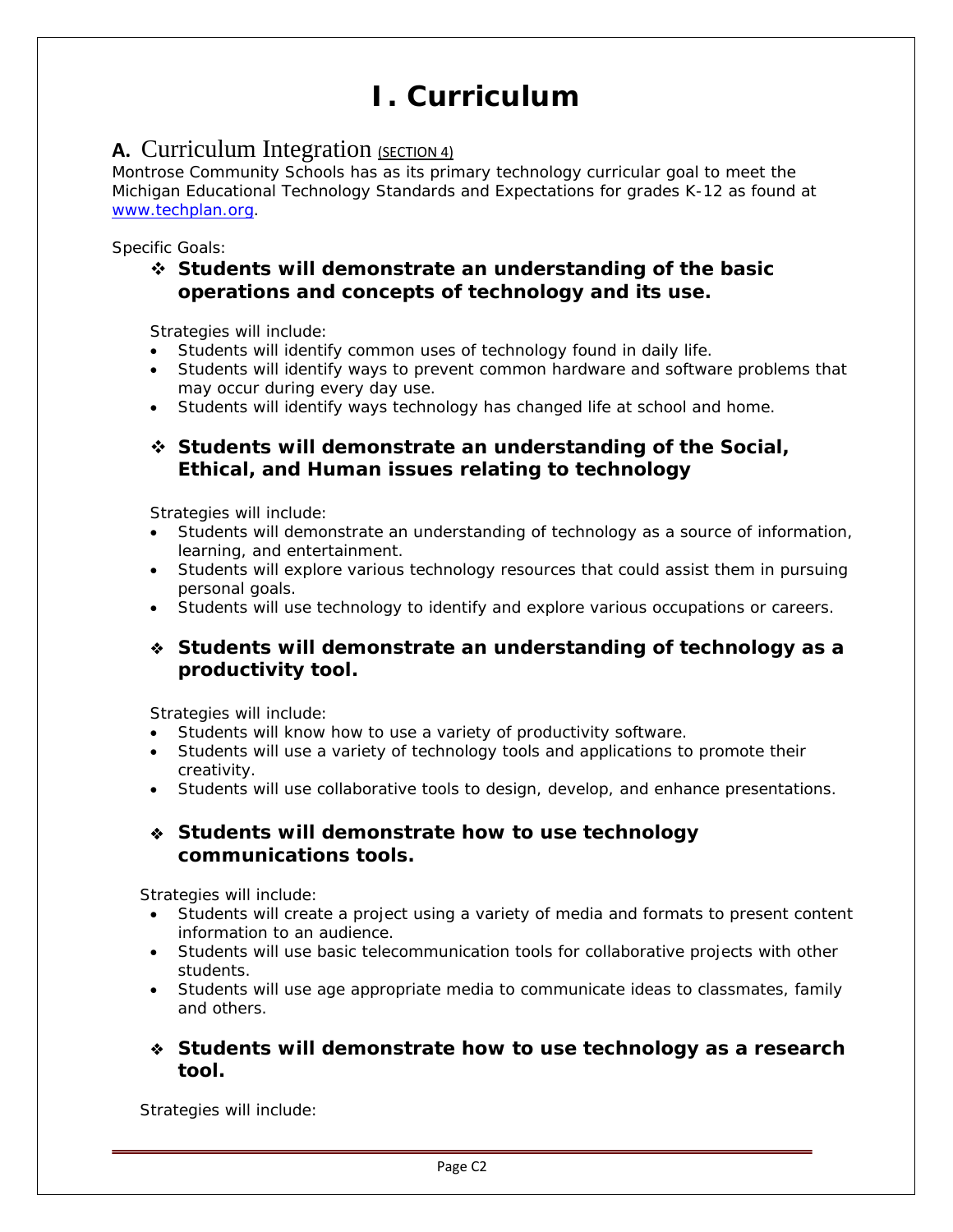- Students will use a variety of technology resources to locate or collect information.
- Students will determine the validity of information accessed from various sources.
- Students will know how to create, populate and perform queries on existing databases.

## **Identifying and promoting curricula and teaching strategies**

Montrose Community Schools currently provides, and will continue to provide professional development that integrates technology into the curriculum and classroom instruction. Specifically we have done training with 5-12 staff in the use of "Blackboard" as an effective tool for technology integration into daily lessons. Continued professional development is available through Genesee Intermediate School District, [http://mi.learnport.org](http://mi.learnport.org/) and through our own trained staff.

## **B.** Student Achievement (SECTION 5)

Four major technology initiatives for Montrose Community Schools in the area of student achievement will be:

- Utilization of STAR reading and math achievement testing for grades 1-8. This software package is used to test students four times a year in math and reading to measure student growth.
- Utilization of Blackboard for classes 5-12 as a way of electronically delivering learning material to students.
- Utilization of Fast Forward computerized reading program for all at risk students in grades 2 –8.

Time line for integration:

| Program                      | Integration                     | Person(s) responsible         |
|------------------------------|---------------------------------|-------------------------------|
| 1-8 STAR Reading - Math      | 1-8 all grade levels            | Middle School and Elementary  |
|                              |                                 | Principal                     |
| Blackboard                   | Grades 9 - 12 all subjects, as  | High School Principal         |
|                              | applicable.                     |                               |
|                              | Grades 6 - 12 all grade levels. | Middle School Principal       |
|                              | as applicable.                  |                               |
| Fast Forward Reading Program | At risk students in grades 2-8  | Elementary, Middle school and |
|                              | Students will be added each     | High principals               |
|                              | year based on need and          |                               |
|                              | availability.                   |                               |

## C. Technology Delivery (SECTION 6)

As a member of the Genesee Network for Education Telecommunications (GenNET), Montrose Community Schools has access to a countywide voice, video, and data network that connects all district buildings as well as all GenNET member districts to one another. In addition to high speed Internet, GenNET interconnects throughout Michigan to other K-12 networks and is capable of global voice and video interactivity. GenNET technology has enabled the following strategies to be implemented with the end results being better access to resources, enhanced instruction, and increased student achievement:

• **Internet:** Students and staff of Montrose Community Schools have the advantage of highspeed Internet access through GenNET, this connection is available in every classroom in the district. This provides teachers and students with resources for research, collaboration, and communication.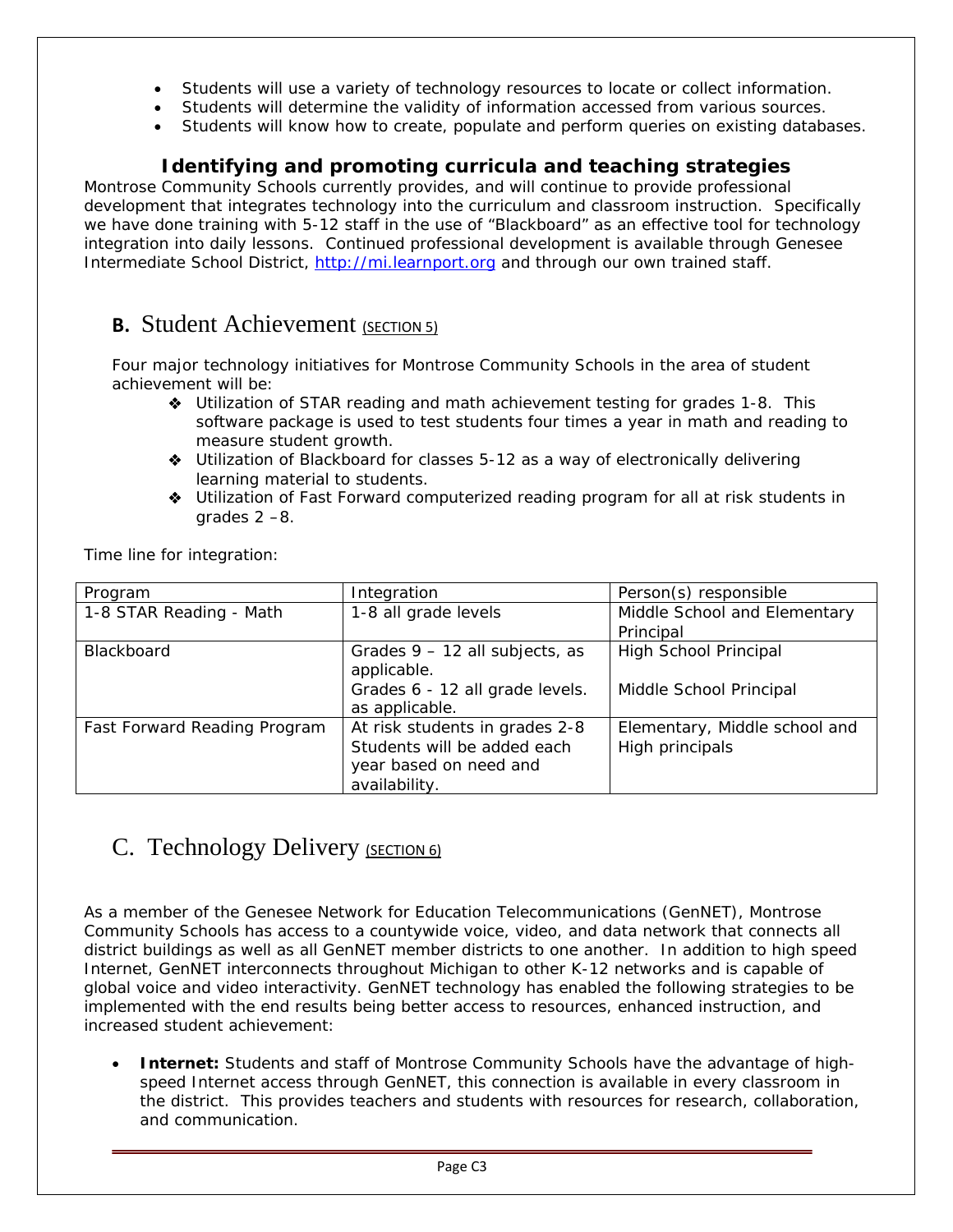- **GenNET ITV Classes:** Local teachers provide instruction using state of the art ITV classrooms located in every member high school to students throughout the county. Hill-McCloy High School students are able to take classes that are not offered in the home school curriculum and are able to experience and learn first hand new communication techniques to qualify them for future employment. Cutting edge technology allows students and teachers to interact in a dynamic classroom environment that enhances learning.
- **GenNET Online Programs:** Hill-McCloy High School Students have access to a wide range of courses delivered through the Internet that are not offered in their home school curriculum. Barriers such as time, space, equality of opportunity, and lack of resources diminish with this application of GenNET technology.
- **Middle School and Elementary ITV Classrooms**: A voice and video interactive center have been installed in the Montrose Community Schools middle school and elementary school. Students are now able to connect with other students both in and outside the district for shared projects. Students can also access authors or experts in specific fields for first hand information, as well as people around the world for increased understanding of the global community. Virtual learning experiences also include interactive e-field trips to museums, art galleries, NASA, science institutes, zoos, state parks, national monuments, and universities. Future plans include exploring the feasibility of direct instruction for middle schools students.
- **Blackboard:** This Internet-based platform has been introduced to teachers, students, and staff. Blackboard has the potential to not only enhance communication between students, teachers, and staff but also with parents. The multi-functionality of Blackboard makes it a powerful instructional tool for teachers and students by providing organization and access to resources. As the base for many online courses in college and business and industry, students will be well served by becoming familiar with it during K-12.
- **Video-on-Demand:** GenNET member districts have been accessing instructional video programs via digital delivery over the last few years. Teachers are currently using Discovery/UnitedStreaming to access over 4000 videos as well as other curriculum materials over a GenNET-based server. Expansion plans include the addition of REMC media materials to be digitally delivered.

## D. Parental Communications and Community Relations (SECTION 7)

## **How the plan will be distributed to the community:**

The Montrose Community Schools technology plan is available to the community via our district web site. Our community is informed in the fall via our Automated Calling System about the plan and how to access our web site to view it.

## **Additional means of communicating with parents via technology:**

Currently parents can access student records on attendance, schedules, report cards, and daily assignments over the Internet through the use of ParentWeb. Parents of students are notified by automated phone system of student absences. Montrose Community Schools subscribes to School Reach, an automated phone system, which is used to deliver important information to all parents in the community, such as parent teacher conferences, report card distribution, progress report distribution, snow days, and bus changes.

## **Involvement of the community with the tech plan:**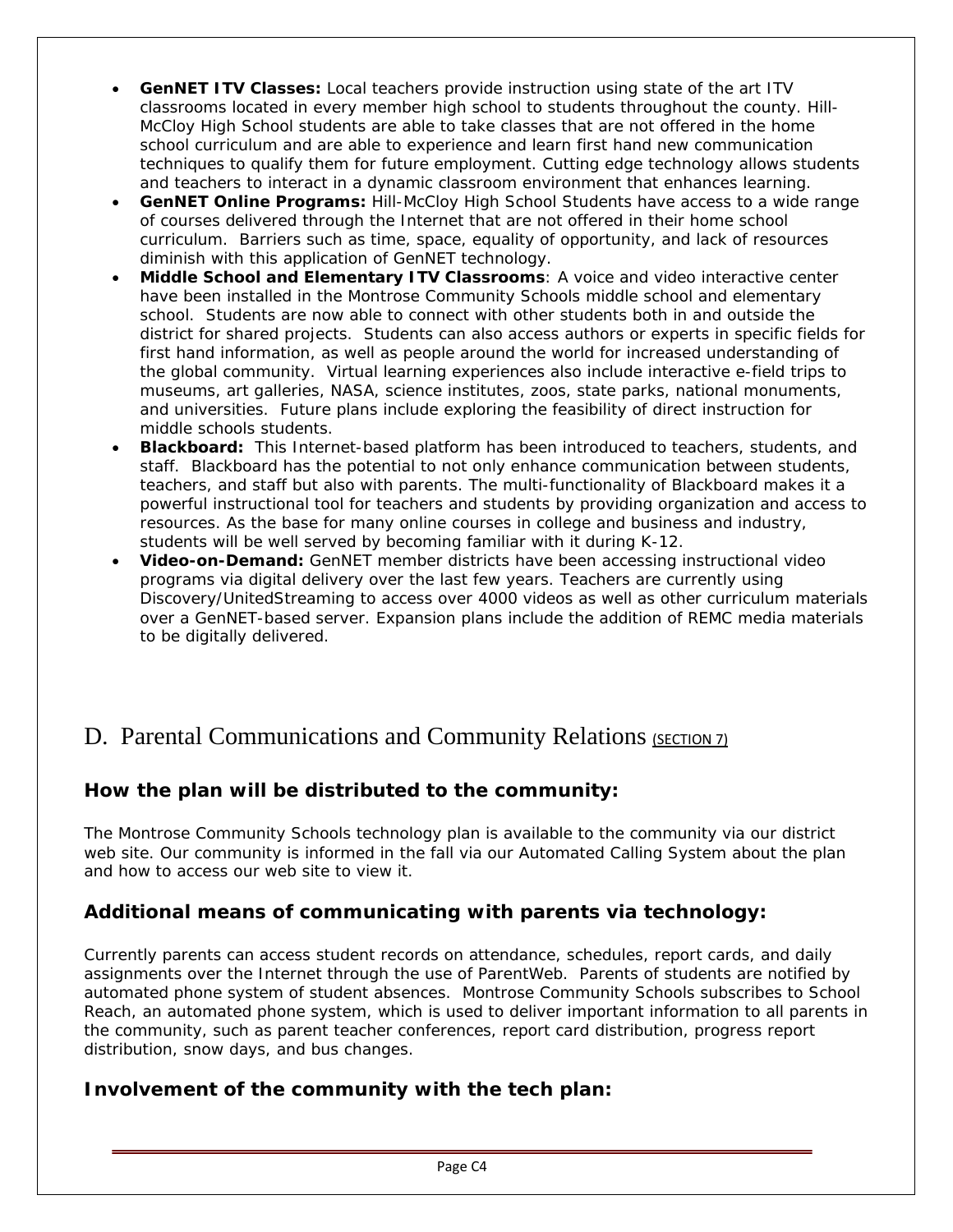Our technology committee consists of three members who are parents of students in our district. Parent input is also solicited by building administrators at parent teacher conferences, and open house.

## E. Collaboration (SECTION 8)

The Montrose Community Schools is focusing on student achievement and is not currently involved in adult literacy issues due to current financial situations.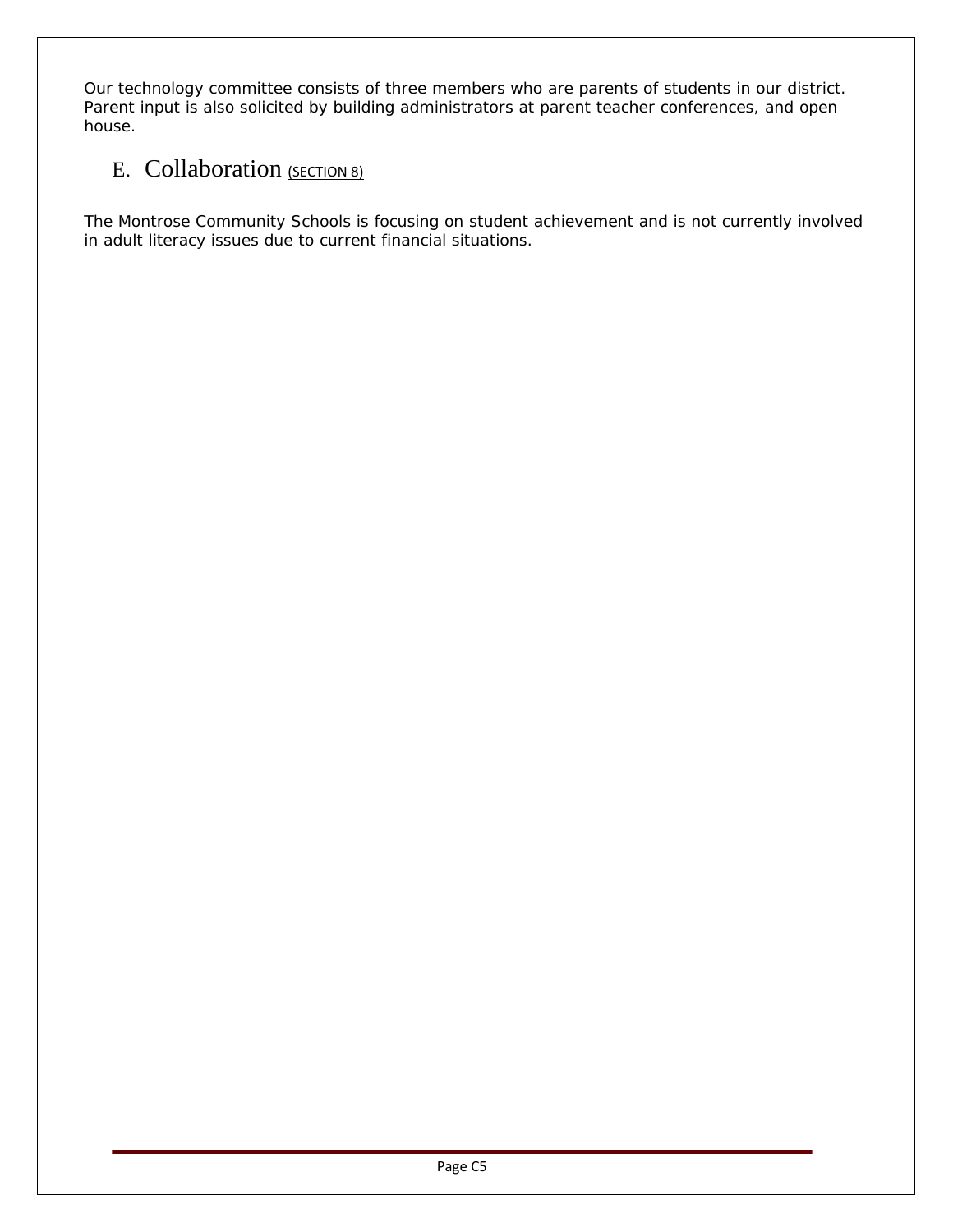# **II. Professional Development**

## <span id="page-9-0"></span>F. Professional Development (SECTION 9)

Professional development goals:

- Provide continuous leadership, training, and support for administration, staff and students to fully utilize district technology to enhance student learning.
- Provide Professional development that involves the learner at the time of instruction and is relative to the technology they will be using/instructing.
- Provide administrators and teachers professional development on the state and national technology standards and how to integrate them into their curriculum.
- ◆ Provide training on current technology i.e. projectors, scanners, digital video recording devices, external storage devices, district owned software.
- Provide training that will help all staff and administration meet the minimum technology competencies as addressed by state and national standards for educators.

Time Line:

### **2012/2013 In-Service**

**\*** Technology vision in-service for the enhancement of student learning.

◆ In-service staff on the state standards for technology and expectations on which grades/departments will be responsible for integration and how we will assess that integration has taken place to increase student achievement.

- $\bullet$  In-service based on results of PD survey for integration.
- Assessment of teacher, administrator, and support staff on technology comfort, knowledge and integration.
- Training for parents and community members on blackboard, parent web, and high school sports website.
- Train administration, teachers and support staff on technology/software that may be new to the district.

### **2013/2014 In-Service Continuation**

 $\triangle$  Technology vision in-service for the enhancement of student learning.

 In-service staff on the state standards for technology and expectations on which grades/departments will be responsible for integration and how we will assess that integration has taken place to increase student achievement.

- $\bullet$  In-service based on results of PD survey for integration.
- Assessment of teacher, administrator, and support staff on technology comfort, knowledge and integration.
- Training for parents and community members on blackboard, parent web, and high school sports website.
- Train administration, teachers and support staff on technology/software that may be new to the district.

### **2014/2015 Assess**

- Continuation of surveys to determine staff needs for training.
- ◆ Continuation of training based on staff needs.
- Train staff on technology/software that may be new to the district.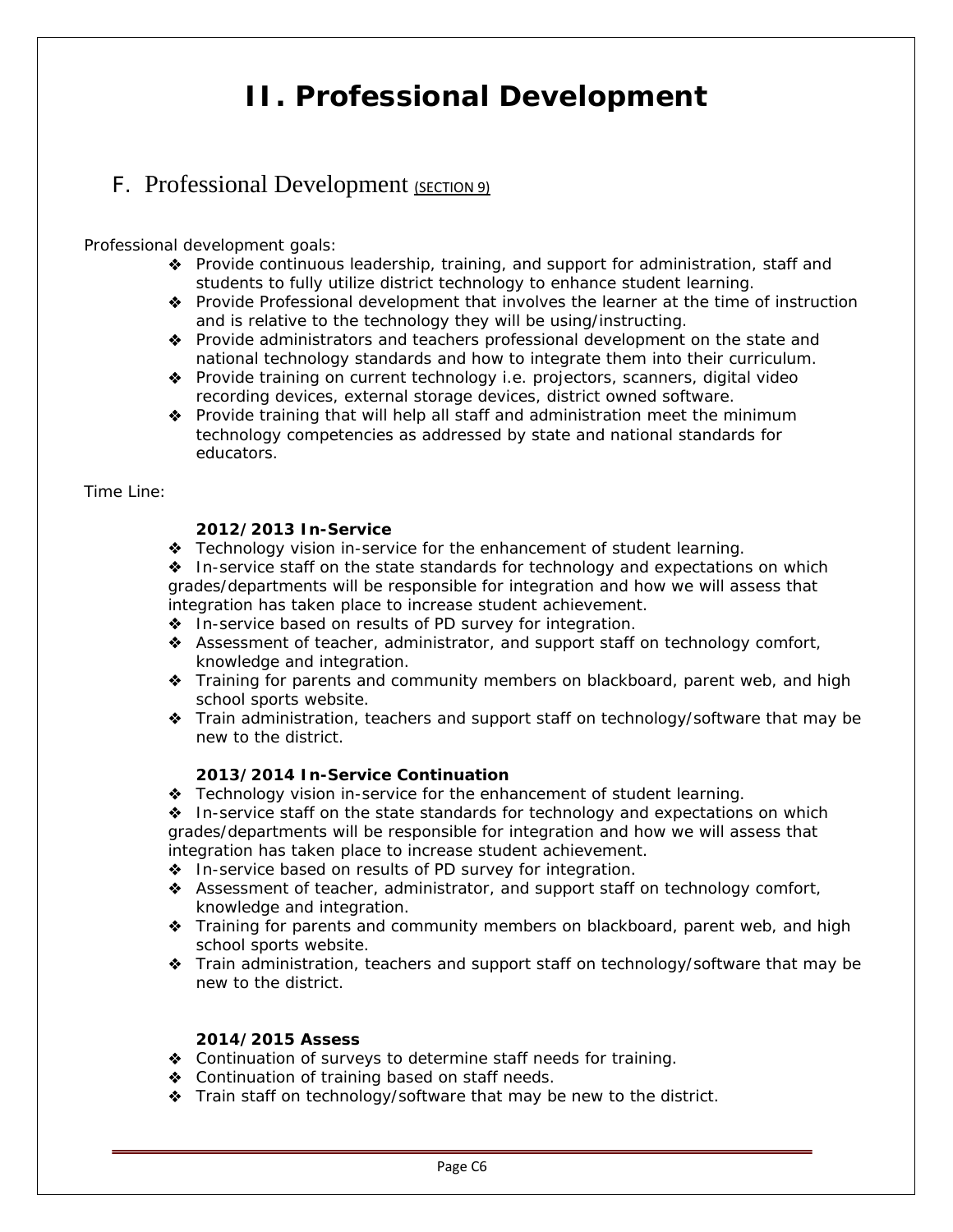## G. Supporting Resources (SECTION 10)

As a constituent district of Genesee Intermediate School District and a member district of GenNET, Montrose Community Schools is able to access the following services and resources to ensure the effective and successful use of technology.

- Internet access with content filter
- Blackboard server, software, subscription
- Network management services
- CEO Imaging Scanning and archiving documents and graphics
- Teacher Discovery Center Integration of materials, online resources
- REMC Association of Michigan statewide services and projects
- REMC Cooperative Acquisitions Project http://www.remc.org
- REMC 14 Media Collection including M-ITV programs Webmax accessible
- Video-on-demand through Discovery/UnitedStreaming
- Web-based support and documentation for hardware, software, and integration activities
- Application Helpdesk
- Technical Support Helpdesk
- Virtual Learning interactive opportunities, support, and technology
- Professional development and teacher training
- Michigan Electronic Library (MEL) – [http://mel.org](http://mel.org/)

Michigan Library Consortium (MLC) – Aggregated purchasing provides savings on technologies, resource databases, and professional development.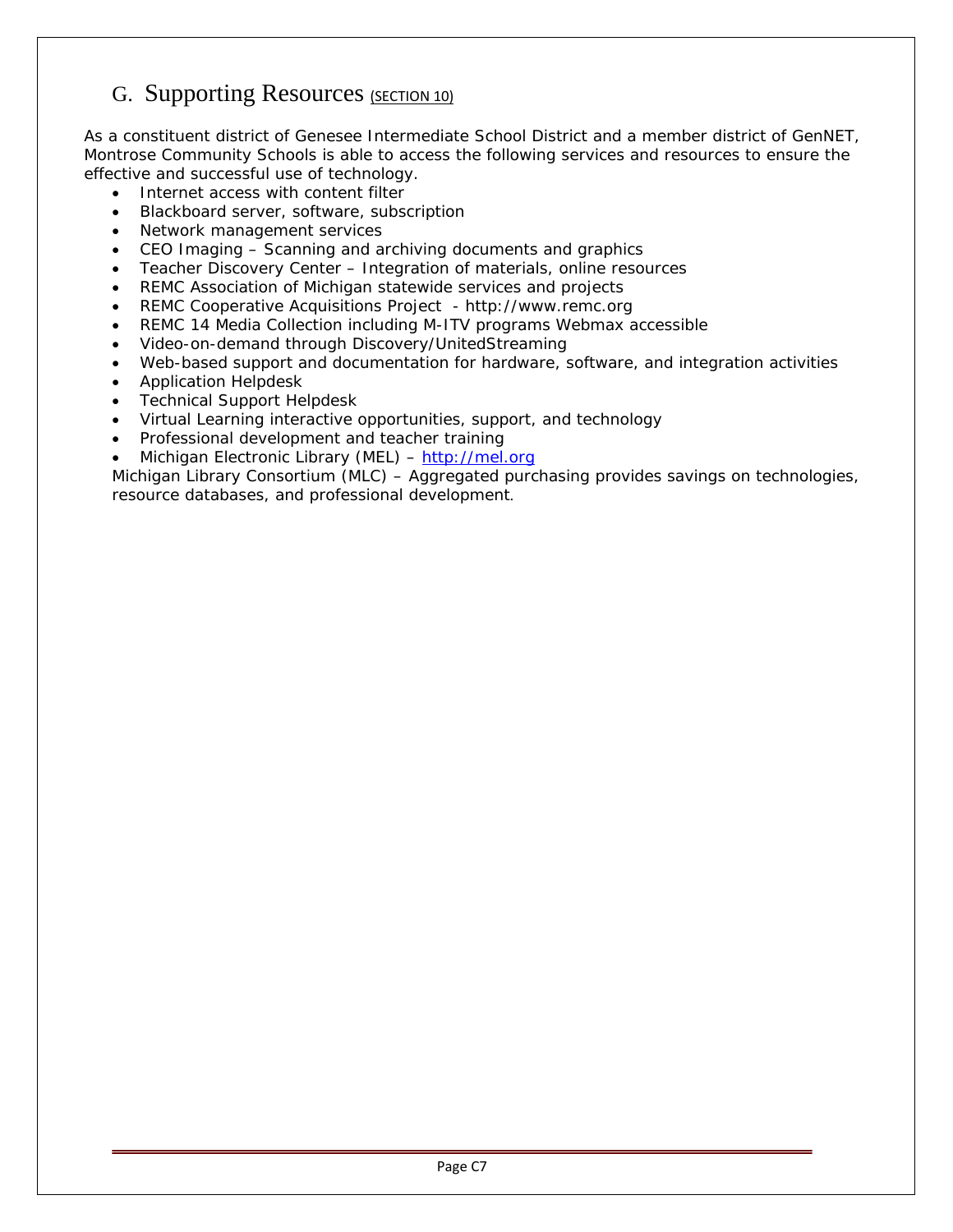# <span id="page-11-0"></span>**III. Infrastructure, Hardware, Technical Support, and Software**

H. Infrastructure Needs/Technical specifications, and Design (SECTION 11)

### **Network Infrastructure**

Our previous analysis of our network showed the Montrose network was generally stable but in need of significant upgrade. Although the Montrose network was currently able to support access needs, most potential errors or issues that would cause faculty or staff difficulty in utilizing network resources, for future growth and demand, were related to hubs and/or outdated hardware that would cause high latency times. As this was a general network assessment a more detailed analysis was done to determine particular issues of concern going forward. In the past four years, the network hubs and unmanaged switches has deteriorated substantially.

Montrose Community Schools passed a bond initiative in February 2011 with a directive to replace and update district technology, including the network infrastructure.

### **Wired**

The new hard-wired high-speed Network Infrastructure will consist of a 10-gigabit backbone between buildings with multi-bonded multi-gigabit connections between Telecommunication Closets (TC). The core of the Montrose network as well as the local access layer switches will be replaced with Extreme switches. The switches will form a 10-gigabit backbone connecting all Montrose buildings centrally connected from the Montrose High School back to the GISD. The exception to this is the Alternate Education building that is connected by multiple pairs of Multi-Mode fiber that will be bonded for multi-gigabit to the Carter Elementary Switch. The projected upgrade will be the spring of 2012.

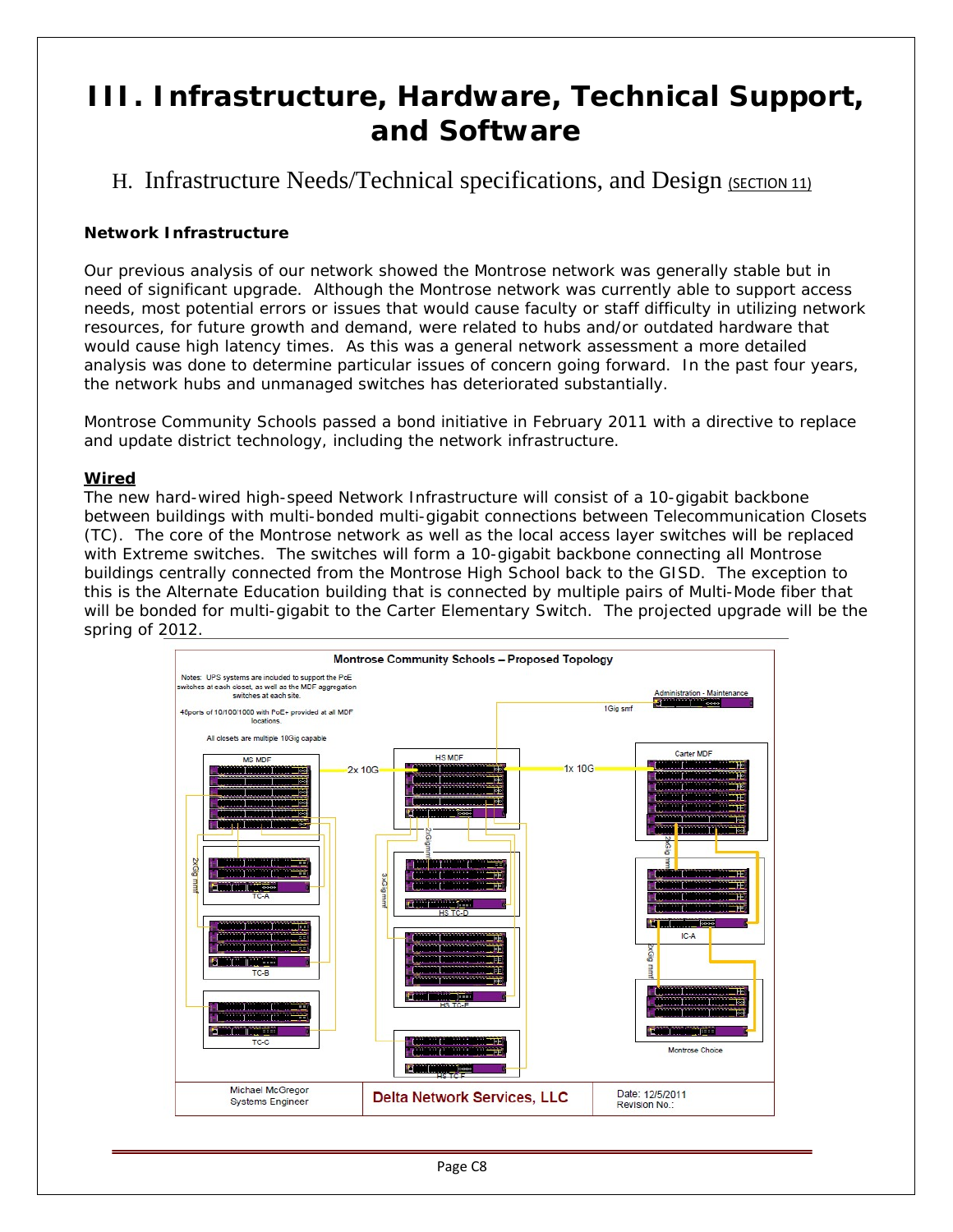### **Wireless**

A new high-speed wireless infrastructure allowing wireless coverage of all of our building facilities as well as most of our "grounds" will be introduced during the summer of 2012. This will allow for more flexibility in providing more access to our staff, students and community and supporting wireless devices and frameworks for 1-to-1 computing and "Bring Your Own Device".

### **Switch and Connection Upgrades**

The main backbone connections for the Montrose buildings will be 10-gigabit SM fiber connections except for the Alternate Education building. Iperf data results suggest that a SM fiber connection to the Alternative Education building would be the ideal choice. This is still the bottleneck in the design. If bond monies are left over, Montrose is looking at replacing the multi-strand Multimode fiber with SM. All access layer closets will have new high speed managed switches

### **Physical Security and Issues**

Most of the access layer closets are located in locked rooms and/or locked cabinets with very few exceptions. Most of the network equipment is securely in place, though not necessarily the most environmentally controlled environment.

### **Switch Configuration and Security**

The new access layer switches will be manageable. Remote administration or monitoring will be possible for all the hardware. The configuration for all of the equipment will be correct with all the latest software upgrades.

### **Anti-Virus**

Currently, all network computers are managed by the GenNET consortium ePO agent from Mcafee. Updates are distributed by the ePO Server managed by GenNET. To reduce our recurring costs, Montrose is looking at the viability of switching to the Microsoft Forefront Endpoint Protection model which is included into our yearly subscription with Microsoft at no additional costs.

### **Server Environment**

Montrose's current Microsoft Windows 2000 servers is slated to be replaced by a clustered VMWare virtual server environment during the Spring/Summer of 2012. The virtual servers will be a mix of Windows and Linux servers to allow for more flexibility to meet the needs and demands of our district and community. The virtual server environment will allow for more robustness, reliability, scalability, flexibility, and dependability to meet the needs of a datacenter in today's computing environment.

### **Server Security**

The new servers will be of the latest versions for Microsoft and Linux Distros. Included in the design and implementation of the new system is a process to provide for regular software and patch management to ensure that the integrity of the servers security are always intact.

### **Disaster Recovery**

With the new system upgrade slated for Spring/Summer 2012, Montrose will be implementing VMware Distributed Resource Scheduler (DRS) and VMware High Availability (HA) reduce the likelihood of unplanned downtime. Along with the solution there will be a Disk-to-Disk-to-Tape solution to allow for quick file recovery as needed.

All servers and key network devices will be on new updated UPS. A generator is being evaluated as a viable option to add to the reliability and protection of the data center head-end. This will help to keep the entire district network running in the event of a localized power failure in a key location.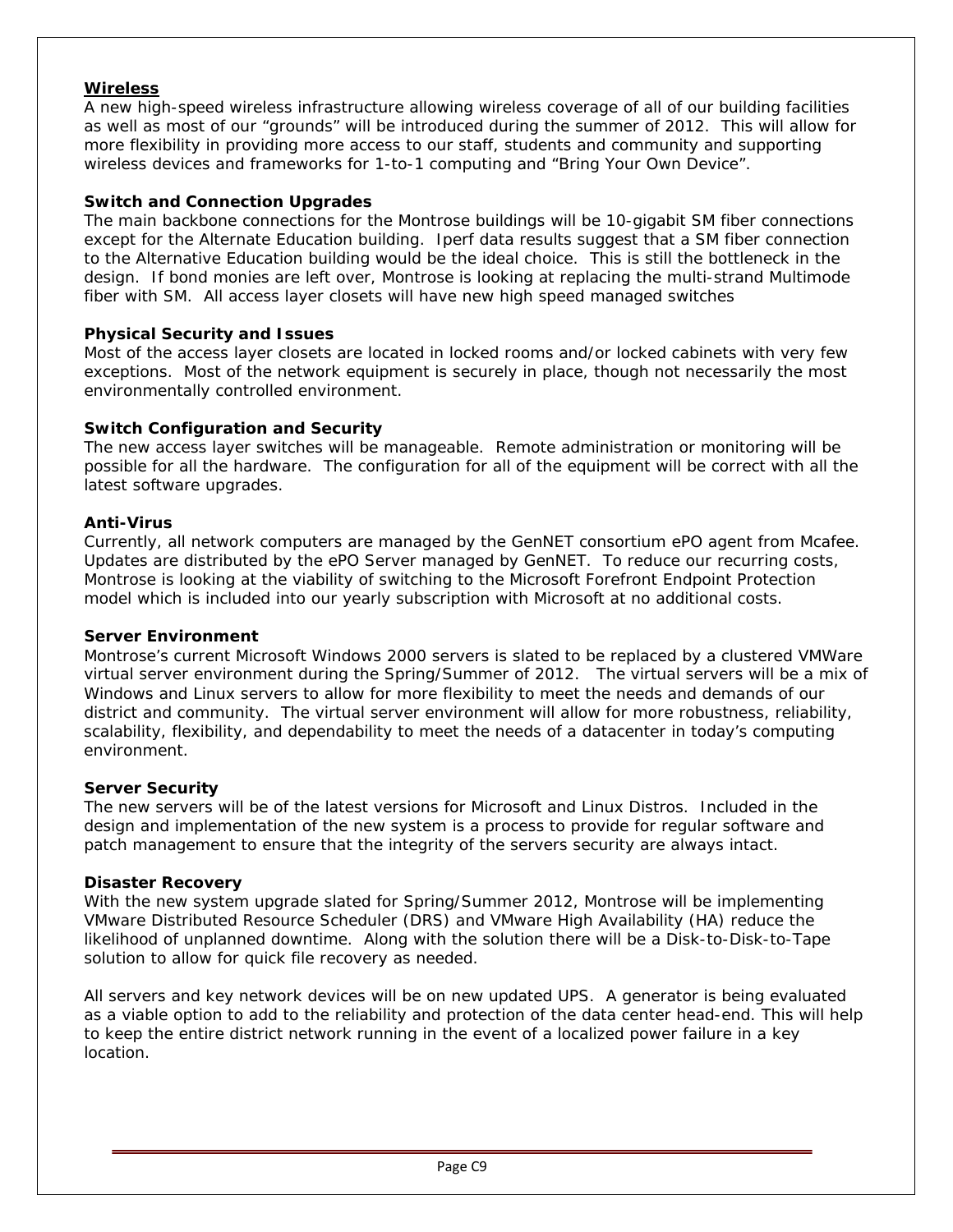### **Overview of Hardware, Software, and Telecommunications**

A local area network is in place in the Montrose Community Schools. The district operates on a fiber optic network backbone with copper station runs for both administrative and instructional uses. All buildings are internally connected with a combination of fiber and copper to provide for voice, video and data. This network is connected with the GenNET wide area network that connects Montrose to the other 20 districts in Genesee Intermediate School District. This wide area network provides us access to the Internet, phone lines and data.

The network is filtered using Genesee Intermediate School District's filtering software. It was the decision of the GenNET governing board that it was in the best financial and safety interests of the 21 districts to use a standard filtering program.

Each classroom has a minimum of five hard-wire network drops that allow for a teacher computer, a printer, and three student workstations. Each classroom will have low-density wireless access. The district will be piloting a Virtual Desktop solution (VDI) during the late spring 2012. Where viable, the district is looking to replace all the teachers, students and staff computers with low Total-Cost-of Ownership (TCO) Thin clients where applicable. We have established criteria for all future purchases in regard to functionality, speed and memory. All classrooms are also equipped with a phone that allow outside access as well as working as an intercom system.

In the Fall of 2012, the classroom will be updated to include a new Teacher instructional Laptop to be used for instruction on the new Interactive Whiteboard technology Display. Each core classroom will be equipped with a student Interactive Response System that will allow the teachers to have instant feedback and assessment on the students progress and understanding of the subject matter being taught. Each core classroom will have a Document Camera that will allow for three dimensional projections of physical objects being studied. All core classrooms will have a new Soundfield System that will aid in audio enhancement.



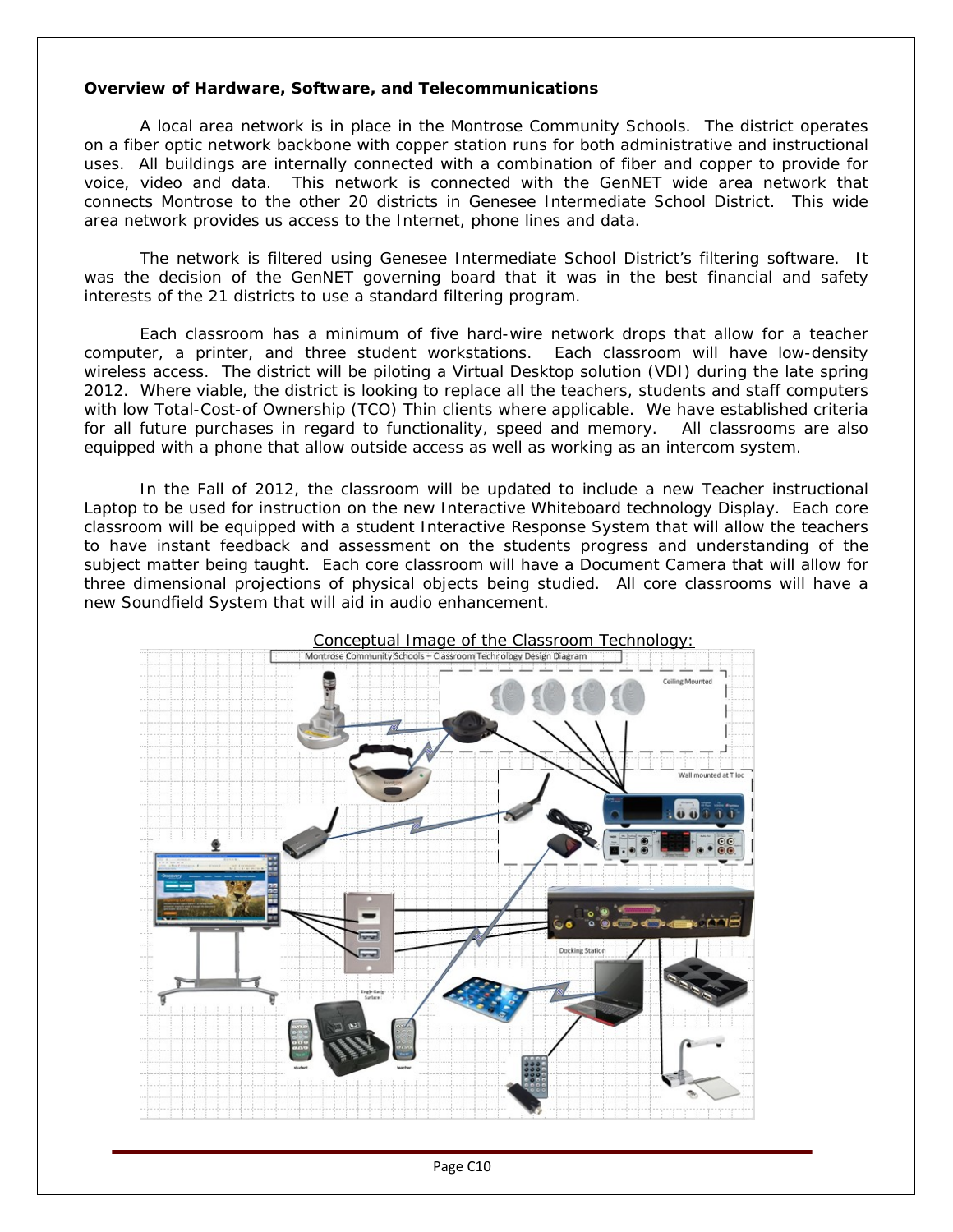In addition to the student computers in each classroom the following equipment is available. The elementary building has a lab that is used for student projects and program learning. In the middle school we have a technology lab that teaches a variety of technology, a computer lab for teaching computer applications, and a shared resource lab that accommodates teachers who are assigning projects that require technology integration. The high school building has a lab that is designed for applications, two shared resource lab for student projects, a science computer lab, a special education computer lab and a yearbook/journalism computer lab. Each of the buildings also has computer lab in their media centers that have Internet access as well as access to MEL and several other research databases.

All teachers and administrators in the district have access to academic and administrative resources. Desktop access to Student Information System provides the administrative and teacher team with access to student demographic data, an electronic grade book, and financial information. In addition, the media center computers contain access to research software specific to their needs. Access to these software packages is available in all classrooms as well as in the library. Teachers use electronic grade book to maintain grades and to do online attendance. This information feeds into the Student Information System software package.

All teachers have access to Discovery/UnitedStreaming video streaming database via GenNET. Teachers and Students have use of the Learning Management System (LMS) program "Blackboard". This program helps to increase communication between teachers, students, parents and administrators.

The administrative offices are connected and make use of the SchoolsOpen programs; FAS (financial), HRS (human resources) and our new Student Information System and these programs allow us to maintain data that will better assist us in planning for improvement of instruction and learning.

### **Technical Support**

Our district employs a Technology Coordinator and technology mentors in each building, to support the technology. This support is in addition to the support that we receive from the Genesee Intermediate School District. There is a professional development budget identified to provide ongoing training for these support people and they participate in the technology committee at the Genesee Intermediate School District.

Computer users are offered support through the use of a help desk. Problems are identified and are remedied as quickly as possible with the understanding that our teachers, administrators and support staff have become dependent on the system being operable.

### **Needs**

To improve our level of instruction we are replacing current hubs with high-speed switches to ensure the connectivity for implementation of video streaming on demand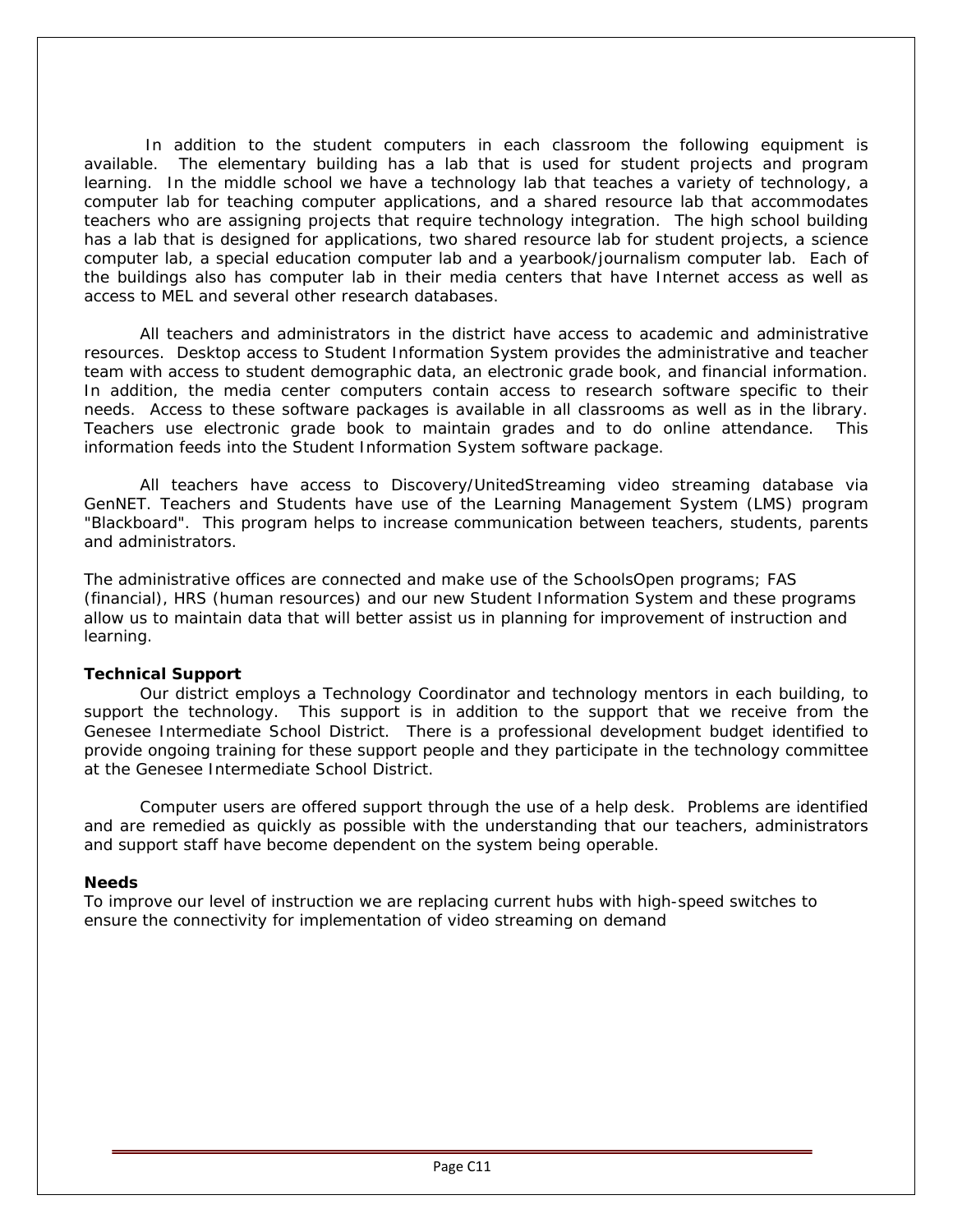## I. Increase Access (SECTION 12)

Currently all staff and students have access to technology in the classroom, media centers, and labs. With our bond initiative, we are replacing our network backbone with a high-speed managed backbone network and implementing a high-speed wireless network infrastructure to increase the technology availability to staff, students throughout our district. We are increasing the number of lab stations available in all our media centers. We are increasing the number of student machines in each core classroom where it makes sense based on our instructional plan. Our greatest need will continue to be in the areas of peripherals. Printers, cameras, scanners, and other technology will be the focus with future purchases.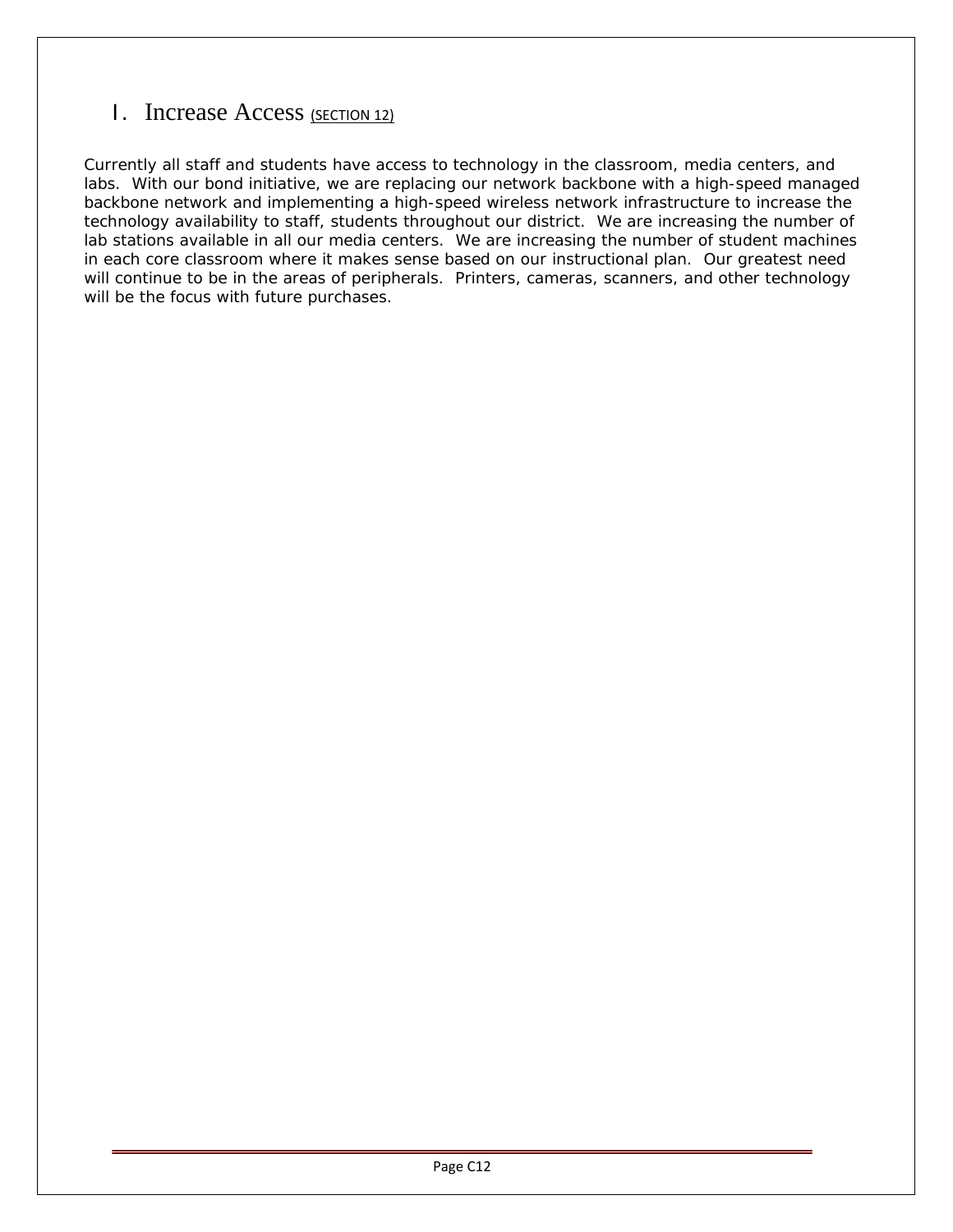# **IV. Funding and Budget**

J. Budget and Timetable (SECTION 13)

| Projected Total Cost (2012-2013)           |    |                       |             |                          |                  |                          |            |  |
|--------------------------------------------|----|-----------------------|-------------|--------------------------|------------------|--------------------------|------------|--|
| Item                                       |    | <b>Local District</b> | Grants      |                          | <b>Donations</b> |                          | Other      |  |
| <b>Salaries</b>                            | \$ | 81,847.00             | \$          |                          | \$               | $\overline{\phantom{0}}$ | \$         |  |
| <b>Benefits</b>                            | \$ | 43,281.00             | \$          |                          | \$               | $\overline{\phantom{0}}$ | \$         |  |
| Travel/Education                           | \$ | 3,000.00              | \$          |                          | \$               | $\overline{\phantom{0}}$ | \$         |  |
| Supplies                                   | \$ | 5,000.00              | \$          |                          | \$               | $\overline{\phantom{0}}$ | \$         |  |
| <b>Contracted Services</b>                 | \$ | 3,000.00              | \$          | $\overline{\phantom{a}}$ | \$               | $\overline{\phantom{0}}$ | \$         |  |
| Training                                   | \$ | 10,439.00             | \$          | з.                       | \$               | $\overline{\phantom{0}}$ | \$         |  |
| Equipment                                  |    |                       | \$15,000.00 |                          | \$               | $\overline{\phantom{0}}$ | \$         |  |
| License Agreements & Maintenance Contracts |    | 38,000.00             | \$          |                          | \$               | Ξ.                       | \$         |  |
| Total                                      | \$ | 184,567.00            | \$15,000.00 |                          | \$               | $\overline{\phantom{0}}$ | \$         |  |
| <b>GRAND TOTAL</b>                         |    |                       |             |                          |                  |                          | 199,567.00 |  |

| Projected Total Cost (2013-2014)           |                       |                          |                          |                  |                          |                                |
|--------------------------------------------|-----------------------|--------------------------|--------------------------|------------------|--------------------------|--------------------------------|
| <b>I</b> tem                               | <b>Local District</b> |                          | Grants                   | <b>Donations</b> |                          | Other                          |
| <b>Salaries</b>                            | \$<br>81,847,00       | \$                       | $\overline{\phantom{a}}$ | \$               | $\overline{\phantom{0}}$ | \$<br>$\overline{\phantom{0}}$ |
| <b>Benefits</b>                            | \$<br>48,805.00       | \$                       | $\overline{\phantom{a}}$ | \$               | $\overline{\phantom{0}}$ | \$<br>$\overline{\phantom{0}}$ |
| Travel/Education                           | \$                    | \$<br>3,000.00           | $\overline{\phantom{0}}$ | \$               | $\overline{\phantom{a}}$ | \$<br>$\overline{\phantom{0}}$ |
| Supplies                                   | \$                    | \$<br>5,000.00           | $\overline{\phantom{a}}$ | \$               | $\overline{\phantom{0}}$ | \$<br>$\overline{\phantom{0}}$ |
| <b>Contracted Services</b>                 | \$                    | \$<br>3,000.00           | $\overline{\phantom{a}}$ | \$               | $\overline{\phantom{0}}$ | \$<br>$\overline{\phantom{0}}$ |
| Training                                   | \$                    | \$<br>10,439.00          | $\overline{\phantom{a}}$ | \$               | $\overline{\phantom{a}}$ | \$<br>$\overline{\phantom{0}}$ |
| Equipment                                  | \$                    | $\overline{\phantom{0}}$ | \$15,000.00              | \$               | $\overline{\phantom{0}}$ | \$<br>$\overline{\phantom{a}}$ |
| License Agreements & Maintenance Contracts | \$<br>38,000.00       | \$                       | $\overline{\phantom{0}}$ | \$               | $\overline{\phantom{0}}$ | \$<br>$\overline{\phantom{0}}$ |
| Total                                      | \$190,091.00          |                          | \$15,000.00              | \$               | $\overline{\phantom{0}}$ | \$                             |
| <b>GRAND TOTAL</b>                         | \$                    |                          |                          |                  |                          | 205,091.00                     |

| Projected Total Cost (2014-2015)           |                       |                                |                                |       |
|--------------------------------------------|-----------------------|--------------------------------|--------------------------------|-------|
| <b>Item</b>                                | <b>Local District</b> | Grants                         | <b>Donations</b>               | Other |
| <b>Salaries</b>                            | 81,847.00<br>\$       | \$<br>$\overline{\phantom{a}}$ | \$<br>$\overline{\phantom{a}}$ | \$    |
| <b>Benefits</b>                            | \$<br>53,200.00       | \$<br>$\overline{\phantom{0}}$ | \$<br>$\overline{\phantom{a}}$ | \$    |
| Travel/Education                           | 3,000.00<br>\$        | \$<br>$\overline{\phantom{a}}$ | \$<br>$\overline{\phantom{a}}$ | \$    |
| Supplies                                   | \$<br>5,000.00        | \$<br>$\overline{\phantom{a}}$ | \$<br>$\overline{\phantom{a}}$ | \$    |
| <b>Contracted Services</b>                 | 3,000.00<br>\$        | \$<br>$\overline{\phantom{0}}$ | \$<br>$\overline{\phantom{a}}$ | \$    |
| Training                                   | \$<br>10,439.00       | \$<br>$\overline{\phantom{a}}$ | \$<br>$\overline{\phantom{a}}$ | \$    |
| Equipment                                  |                       |                                | \$<br>$\overline{\phantom{a}}$ | \$    |
|                                            | \$<br>$\sim$          | \$15,000.00                    |                                |       |
| License Agreements & Maintenance Contracts | \$<br>38,000.00       | \$                             | \$<br>$\overline{\phantom{a}}$ | \$    |
| Total                                      |                       |                                | \$<br>$\overline{\phantom{a}}$ | \$    |
|                                            | 194,486.00<br>\$      | \$15,000.00                    |                                |       |
| <b>GRAND TOTAL</b>                         | \$                    |                                | 209,486.00                     |       |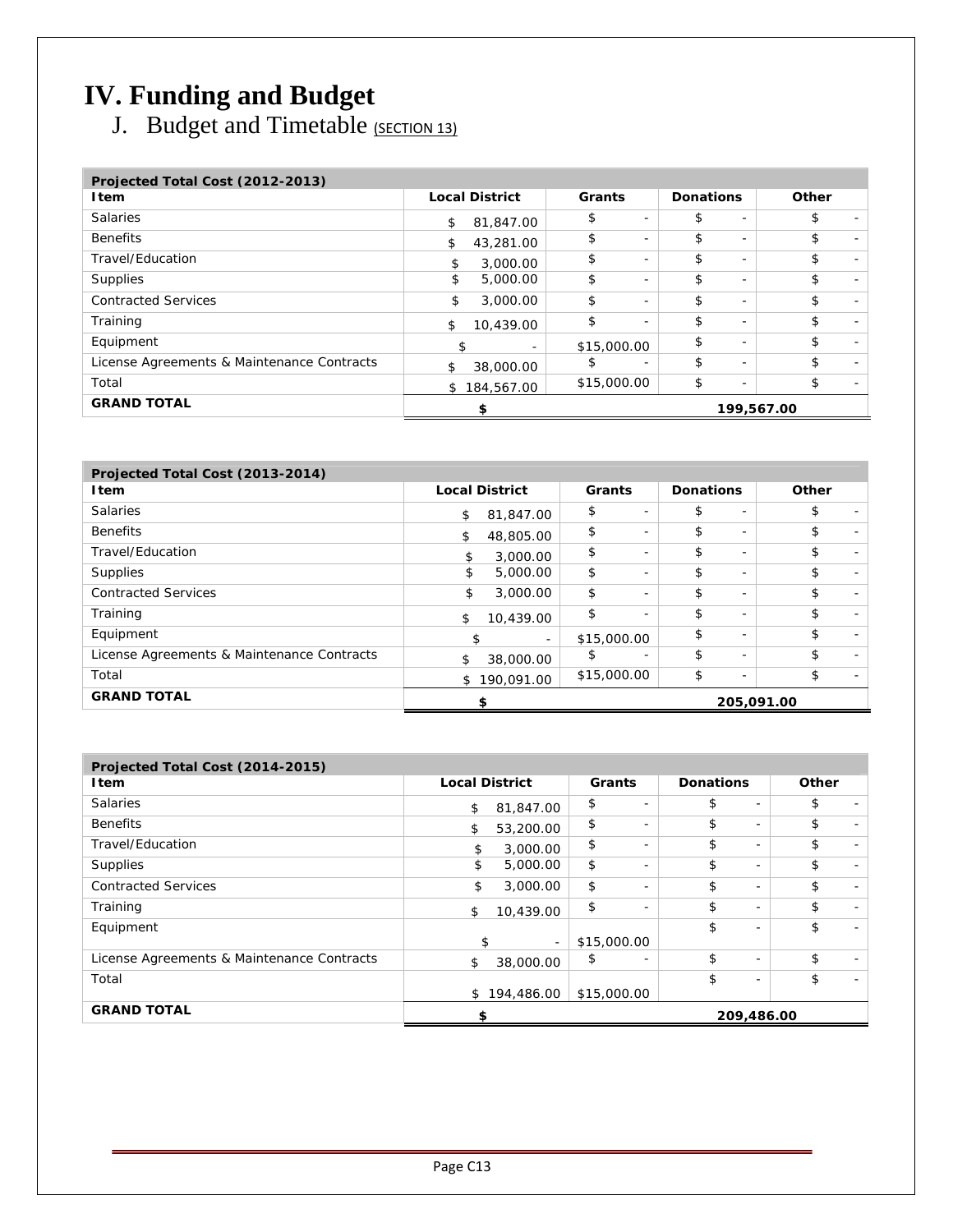## K. Coordination of Resources (SECTION 14)

Our four-year technology rotational replacement plan is temporarily superseded by our bond initiative and is planned to be reevaluated prior to warranty expiration of all new equipment.

Montrose will work with local foundations to continue the grant support that they have been providing to us for the purchase of educational technology.

- The Jennings Foundations The Jennings Foundation has provided Montrose Community Schools with many grants over the years, to support the purchase of district technology. We will continue to pursue grants from the Jennings Foundation as these expire.
- Thorsby Educational Grant The Thorsby Educational Grant is a \$1,000 grant to purchase educational equipment. This grant is a continuing grant to the Montrose Community Schools through the generosity of the Thorsby family.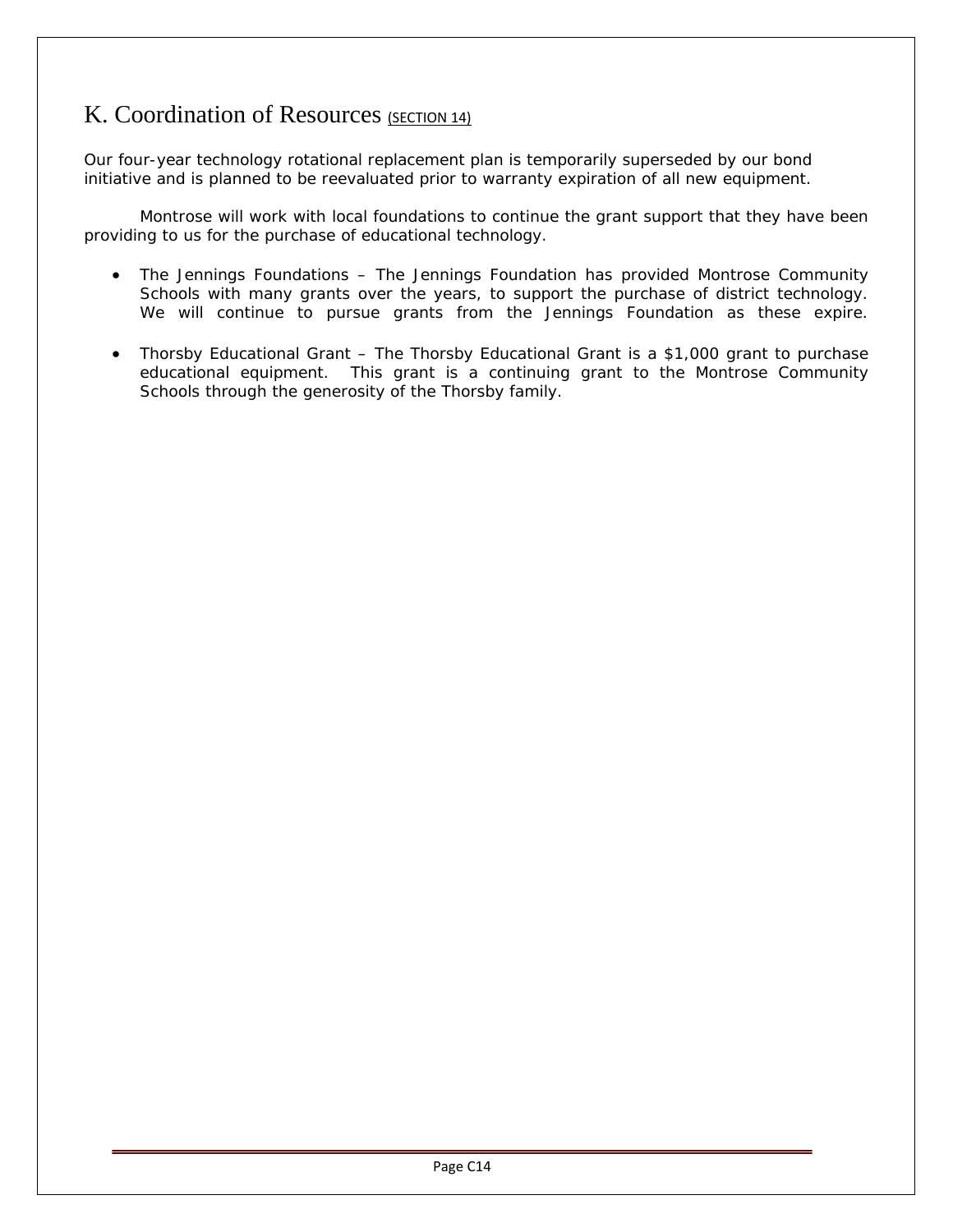# **V. Monitoring and Evaluation**

## <span id="page-18-0"></span>L. Evaluation (SECTION 15)

As technology demands and needs change rapidly it is important to document the progress that the district makes. The district technology committee evaluated 24 components of the status of technology in our district.

### (**See Appendix B for the Technology Plan Evaluation Rubric and the 24 components**)

This is a three-level rubric that provided the district with base line data information. The components are broad enough that all aspects of the district's technology plan are covered. On a three-point rubric the district will develop a baseline score that will be used for comparison each year. Success will be determined by a continued growth in our composite score. The technology committee will complete this evaluation yearly. In a yearly review of the 24 components, should the committee discover that improvement has not been achieved in any area, they will develop training for staff to facilitate the improvement in that component.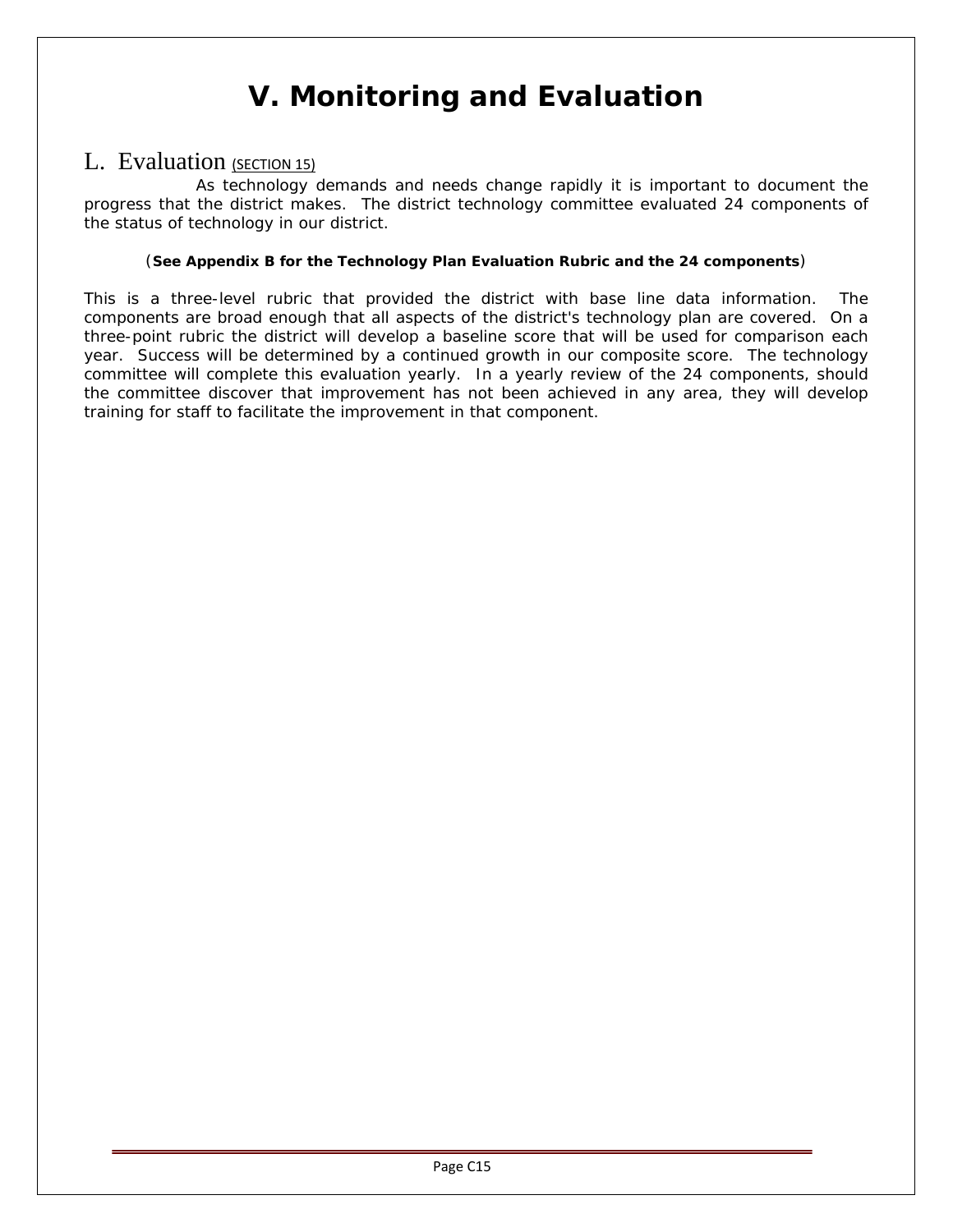## M. Acceptable Use Policy (SECTION 16)

## Montrose Community Schools

## Technology and Telecommunications Appropriate Use Policy

Montrose Community Schools recognizes existing federal requirements for privacy and Internet safety as reflected in the Children's Internet Protection Act (CIPA). As a member district of the GenNET Consortium, Internet access and filtering efforts are derived through that membership. GenNET provides content filtering through N2H2 as well as firewall, anti-virus, and spam protections for Montrose Community Schools.

Computers and other technologies provide opportunities for students and staff; they are installed in the schools for the benefit of all learners. In order for technology to be in working order and available to everyone, users must respect the hardware and software in the school's facilities. This policy will serve as a guideline for the use of the computer systems and networks belonging to the Montrose Community Schools. This policy is necessary to ensure that all students and staff have maximum access to ways of generating, storing, and transmitting information.

This policy includes the authorized use of **all** technology and telecommunication resources owned by the Montrose Community Schools. Authorized users are those who have been given specific permission to use the district's telecommunication network resources. This includes, but is not limited to personal computers, servers, electronic mail, Internet, and other technology and peripherals.

### **Purpose of Telecommunications:**

Telecommunications extend the classroom beyond the school building by providing access to informational resources on local, state, national, and international electronic networks such as the Internet. For students and teachers, telecommunications use in the Montrose Community Schools is for educational purposes, such as accessing curriculum-related information, sharing resources, and promoting innovation in learning. Learning how to use this wealth of information and how to communicate electronically are literacy skills that support student achievement and success in the 21<sup>st</sup> century. The district expects that faculty will blend thoughtful use of the Internet throughout the curriculum and will provide guidance and instruction to students in its use. While student will be able to move beyond those resources to others that have not be previewed by staff, they shall be provided with guidelines and lists of resources particularly suited to learning objectives.

### **Telecommunications Safety:**

Precautions will be taken to ensure that the Internet is a safe learning environment. Students will be supervised while using the Internet and will be instructed in the appropriate and safe use, selection, and evaluation of information. Software that attempts to block access to objectionable material will be accessible on computer networks used by the students and staff.

### **Privacy:**

Electronic and other technology methods must not be used to infringe upon privacy. It is the responsibility of the user to maintain the privacy of personal name, address, phone number, password, and respect the same privacy of others.

### **Plagiarism and Copyright:**

Plagiarism is taking ideas or writings from another person and offering them as original ideas. This policy requires that all users of the network resources owned by the Montrose Community Schools will comply with local, state and federal laws for guidelines. Only the owner of a copyright can copy, modify, distribute, display/transmit, and perform the work. Transferring a work in the form of digital data from one computer system to another is copying and distributing that work. A creative work (text, movies, pictures, etc.) is automatically protected by copyright from the moment it is created. No copyright notice or registration is required. This policy prohibits the illegal use of the data, music, movies and picture, etc. without permission from the owner.

### **Individual Responsibilities:**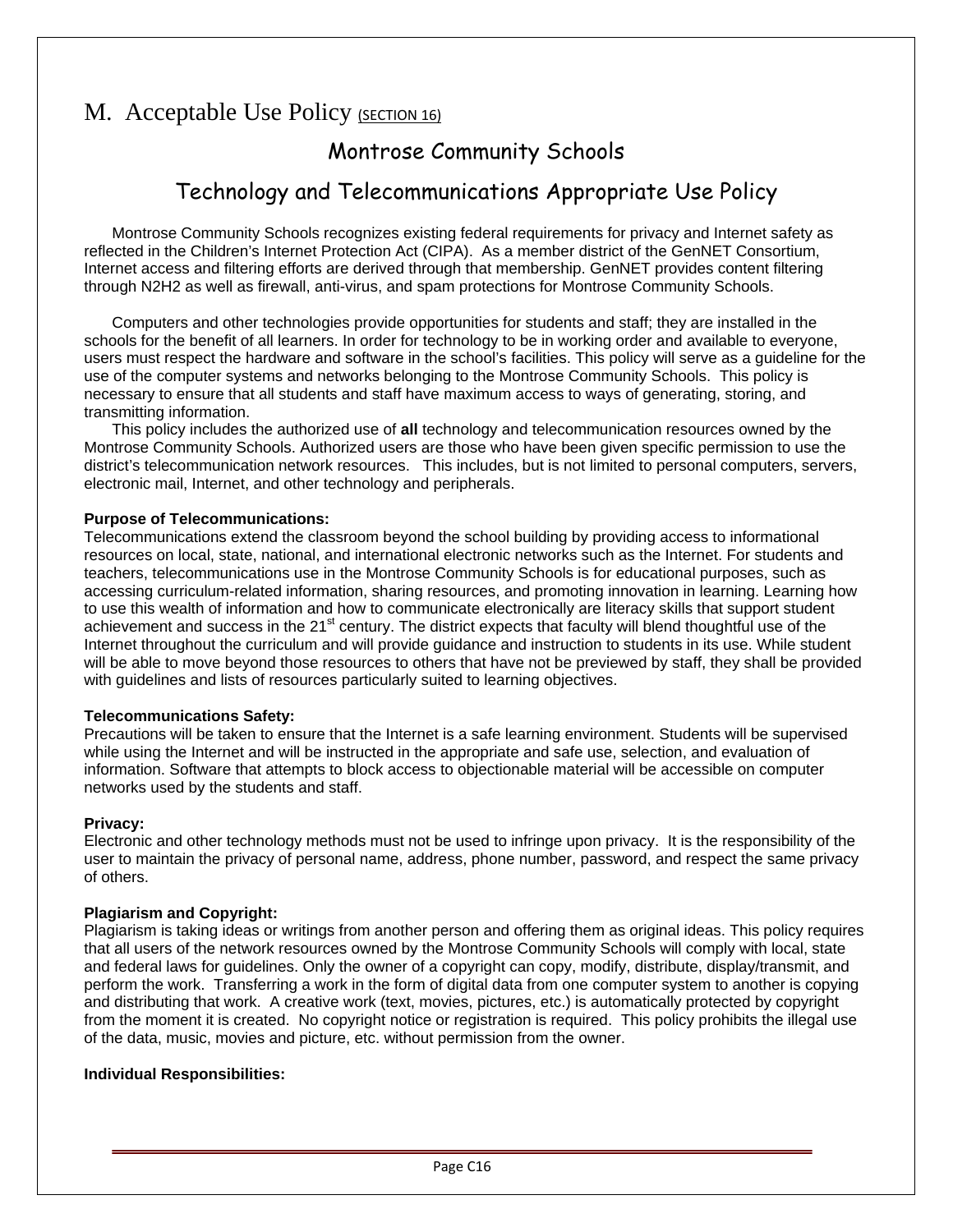<span id="page-20-0"></span>Just as certain privileges are given to each person using the district telecommunication network, there are expectations that all users will develop the skills necessary to use this system appropriately and to report any improper usage and/or abuse to the network system and equipment.

#### **Common Courtesy and Respect for Rights of Others:**

Be fair to other users. Do not remain on the network for excessive periods of time. Do not use the network in a way that would disrupt other users on the network. Comply with all legal restrictions regarding the use of information that is the property of others. Users are responsible for recognizing (i.e. attributing) and honoring the intellectual property rights of others.

#### **Responsible Use of Resources:**

The computer network has been installed to enhance the delivery of instruction. Acceptable activities for students are class assignments and career development. Professional development and community activities are acceptable for employees.

Privileges

#### **Control of Access to Information:**

Montrose Community Schools may control access to its information and the devices on which it is stored, manipulated, and transmitted.

#### **Responding to Security and Abuse Incidents and Impositions of Sanctions:**

All users have the responsibility to report any discovered unauthorized access attempts or other improper usage of the Montrose Community School's computers and networks or other telecommunications equipment. The user must take immediate steps to insure the safety and well being of information resources. Once the Director of Technology has been notified, corrective action will be taken.

Montrose Community Schools may impose sanctions and punishments on anyone who violates the district policies or laws applicable to computer and network usage. Persons in violation of this policy are subject to the full range of sanctions, such as the loss of computer or network access privileges, disciplinary action, including, but not limited to, dismissal from the Montrose Community Schools and/or legal action. Some violations may constitute criminal offenses, under local state and federal laws. Montrose Community Schools will carry out its responsibility to report such violations to the appropriate authorities.

### *System Administration Access*

A system administrator may access others files or accounts for the maintenance of networks and computer storage systems. He/She may access others' files or accounts to investigate allegations of misconduct, violations of district policy or procedure, or violation of local, state, or federal law. In all cases individual's privileges and rights of privacy are to be preserved to the greatest extent possible.

### *Monitoring of Usage, Inspection of Files:*

The system administrator may, without prior notice to the user, routinely monitor and log usage data, such as network session connection times and end-points, CPU and disk utilization for evidence of violation of law or policy.

### **Suspension of Individual Privileges:**

The district may suspend computer and network privileges of an individual for reasons relating to the safety and well being of students or other staff members or Montrose Community School's property. Access may be restored when safety and well being can be reasonably assured, unless access is to remain suspended as a result of formal disciplinary action imposed by the Board of Education or District Administrator(s).

### **Enforcement of the Appropriate Use Policy:**

Any request from an external organization conducting an investigation of an alleged violation involving the Montrose Community Schools district computing and networking resources must go through the Superintendent.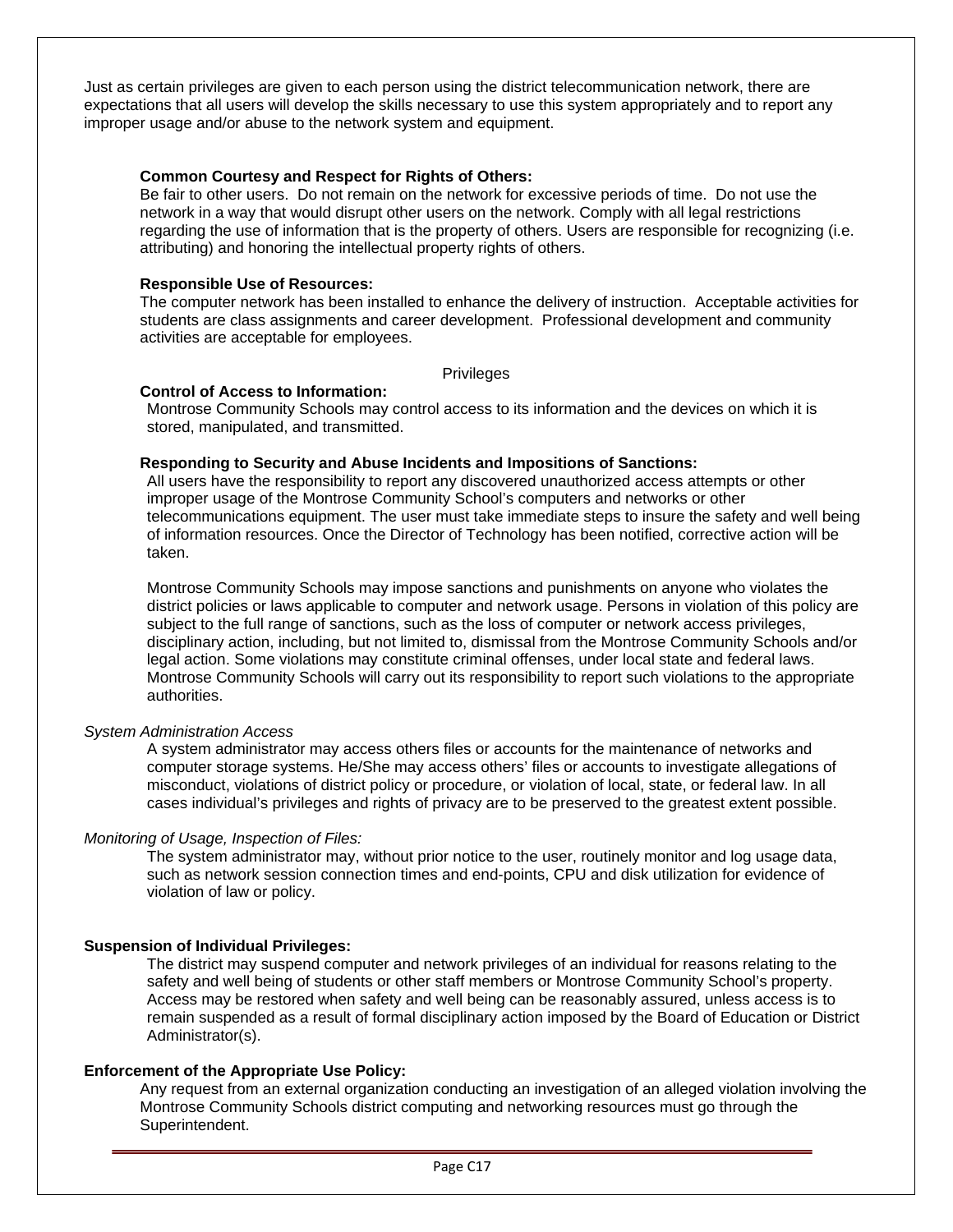#### **Educational Objectives:**

In making decisions regarding access to the Internet, the Montrose Community School District considers its own stated educational mission, goals and objectives. The school district has a limited educational purpose, which includes the use of the system for classroom activities, professional or career development, and limited high-quality self-discovery activities. Limited recreational game playing may be tolerated only with permission of the teacher.

#### **Use of Computer System:**

All users are responsible for the security and integrity of the information stored on the Montrose Community School's network. This can be accomplished by making regular backups of the information and controlling physical and network access to the machines.

#### **Sharing of Access:**

Computer accounts, passwords, and other types of authorization are assigned to individual users and should not be shared with others. Users are responsible for any use of their accounts. Users may not run or otherwise configure hardware or software to intentionally allow access by unauthorized users.

### **Termination of Access:**

When a user is no longer a student or employee of the district, network privileges are terminated. Formal authorization must be obtained to use the facilities, accounts, access codes, privileges, or information.

#### **Harmful Activities Prohibited:**

#### **Harassment:**

All district policies and procedures regarding harassment, discrimination, publicity, hazing, and nonacademic student conduct pertain to the use of network resources. No user shall intentionally disrupt or damage academic, research, and administrative data. Nor shall they invade or threaten to invade another person's privacy, academic or otherwise.

#### **Academic Dishonesty:**

Users should always use the high ethical standards outlined in the district policy manual when using computer resources. Academic dishonesty (plagiarism and cheating) is a violation of these standards.

#### **Denial of Service:**

Deliberate attempts to degrade the performance of any computer system/network or to deprive others of resources or access to any district computer system is prohibited.

### **Use of Licensed Software:**

No software may be installed, copied, or used on the district resources except as approved by the Director of Technology.

### **Commercial Advertising, Personal Business and Campaigning Activities:**

The district does not permit the use of district owned equipment or network resources for political campaigning or commercial advertising activities without the express permission of the Superintendent. Incidental personal use that has negligible effect on the use of the system may be permitted. Teachers may also use the system for activities supporting scholarly pursuits.

### **Network Installations:**

Users may not connect any network equipment to the Montrose Community School's network without the authorization of the Director of Technology. Network equipment includes, but is not limited to, computers, printers, hubs, routers, firewall, bridges, and switches or any devices that provide network connectivity.

### **Unacceptable Use for Student Users:**

- Users shall not erase, rename, or make unusable anyone else's computer files, programs or disks.
- Accessing another person's materials, information or files without the implied or direct permission of that person is prohibited.
- Users shall not use or try to discover another user's password.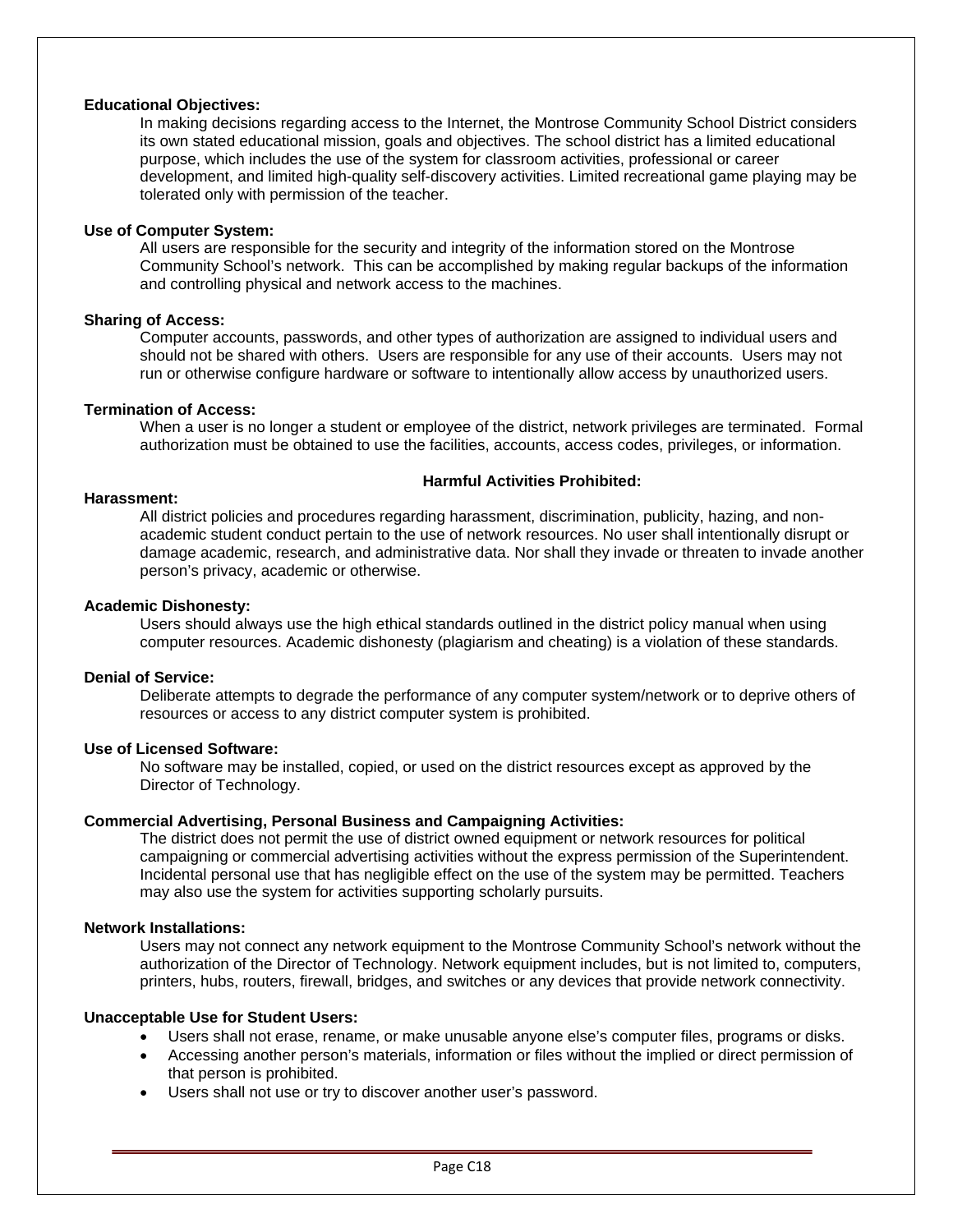- Users shall not use a computer for unlawful purposes, such as the illegal copying or installation of software, or violation of copyright laws.
- Users shall not write, produce, generate, copy, propagate, or attempt to introduce any computer virus, bus, worm or other similar name onto the district technology networks or equipment.
- Users will not modify any settings on the computers including, but not limited to, the desktop or screensavers.
- Users will not download or install anything on the district's computers.
- Users will not participate in any chat rooms, IRC, ICQ or instant messages.
- Users shall not participate in playing computer games without the direct permission of the teacher. All games should have an educational purpose in line with the district's curriculum and instructional purpose.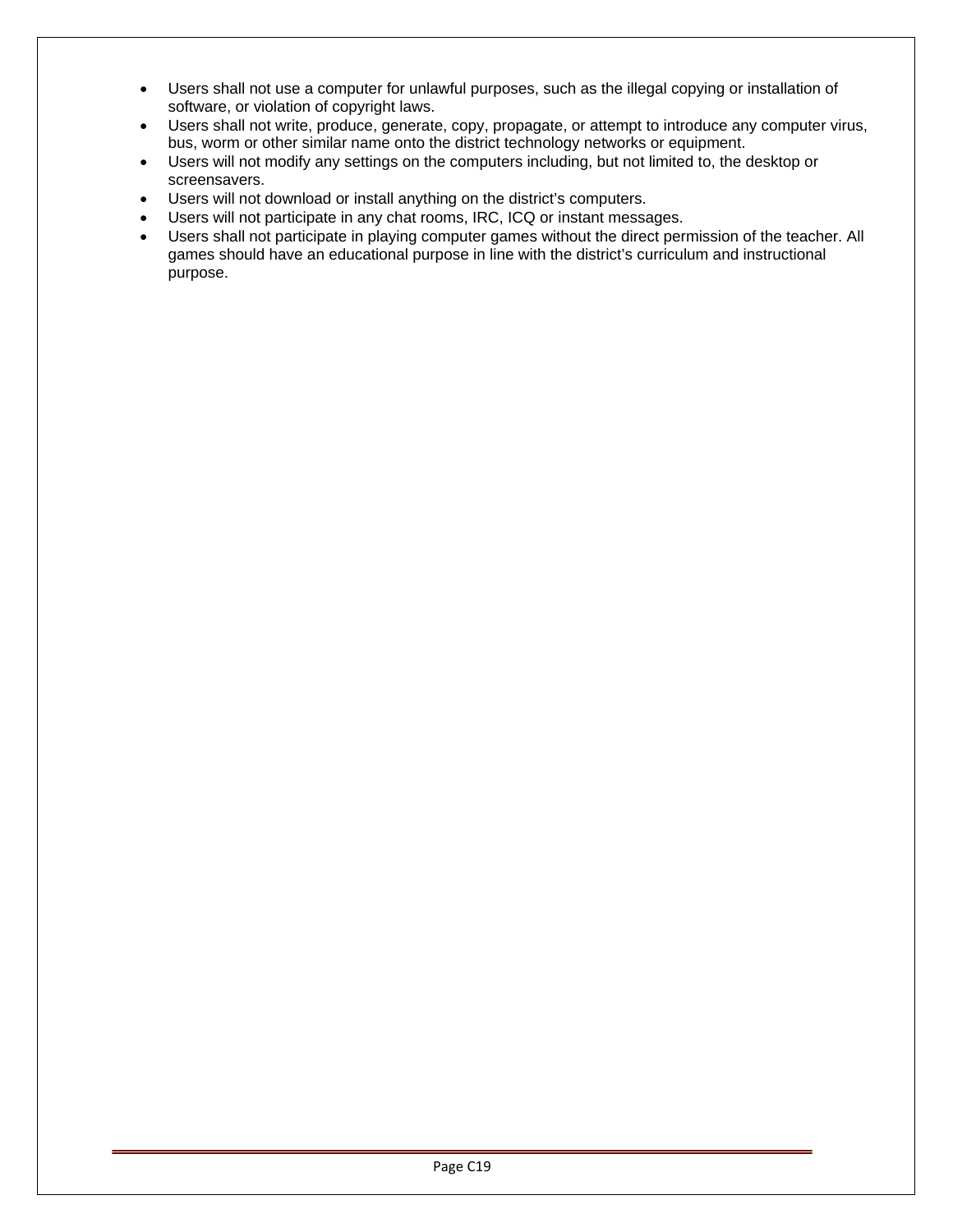# Appendix A (Document Retention Policy)

## **Document Retention Policy**

### **RECORDS RETENTION Definition of a Public Record**

The Michigan Freedom of Information Act (PA 442 of 1976 as amended) defines public records as recorded information "prepared, owned, used, in the possession of, or retained by a public body in the performance of an official function, from the time it is created."

### **District Responsibility**

- Develop and implement a Document Retention Policy that follows Education Bulletin #522 requirements, **Please review District Policies with regards to document retention specifically email retention.**
- All users are required to accept the districts AUP every time they login to the network.
- Will provide annual training/review of these polices to all staff (documented in staff personnel files)

### **Why Follow a Retention Schedule?**

- o Risk with keeping records too long
- o Risk with destroying records too soon
- o Agencies need to know how long they are legally required to retain records
- o Agencies need a legal authorization to destroy records
- o Agencies should purge records that have fulfilled their retention requirements

### **Email**

- It is the responsibility of each individual employee to know and follow records retention policy with regard to email.
- The District is responsible for establishing the policies and training all staff
- If an email message still exists and is pertinent to a FOIA or litigation, the District is then required to retain that email message for evaluation during the entire period of need (as determined by your lawyer)
- If the email message has been destroyed in accordance with approved Retention and Disposal schedules, they may no longer exist when a FOIA request is received, and the Organization will not be penalized for not releasing the record
- Four categories of email (Official Record, Transitory Record, Non-Record and Personal Record). Each has a different retention schedule
- Again, it is the responsibility of the end-user to abide by the established retention schedule for email (in most cases, the sender is the "person of record", however, a recipient may wish to retain for future reference as well)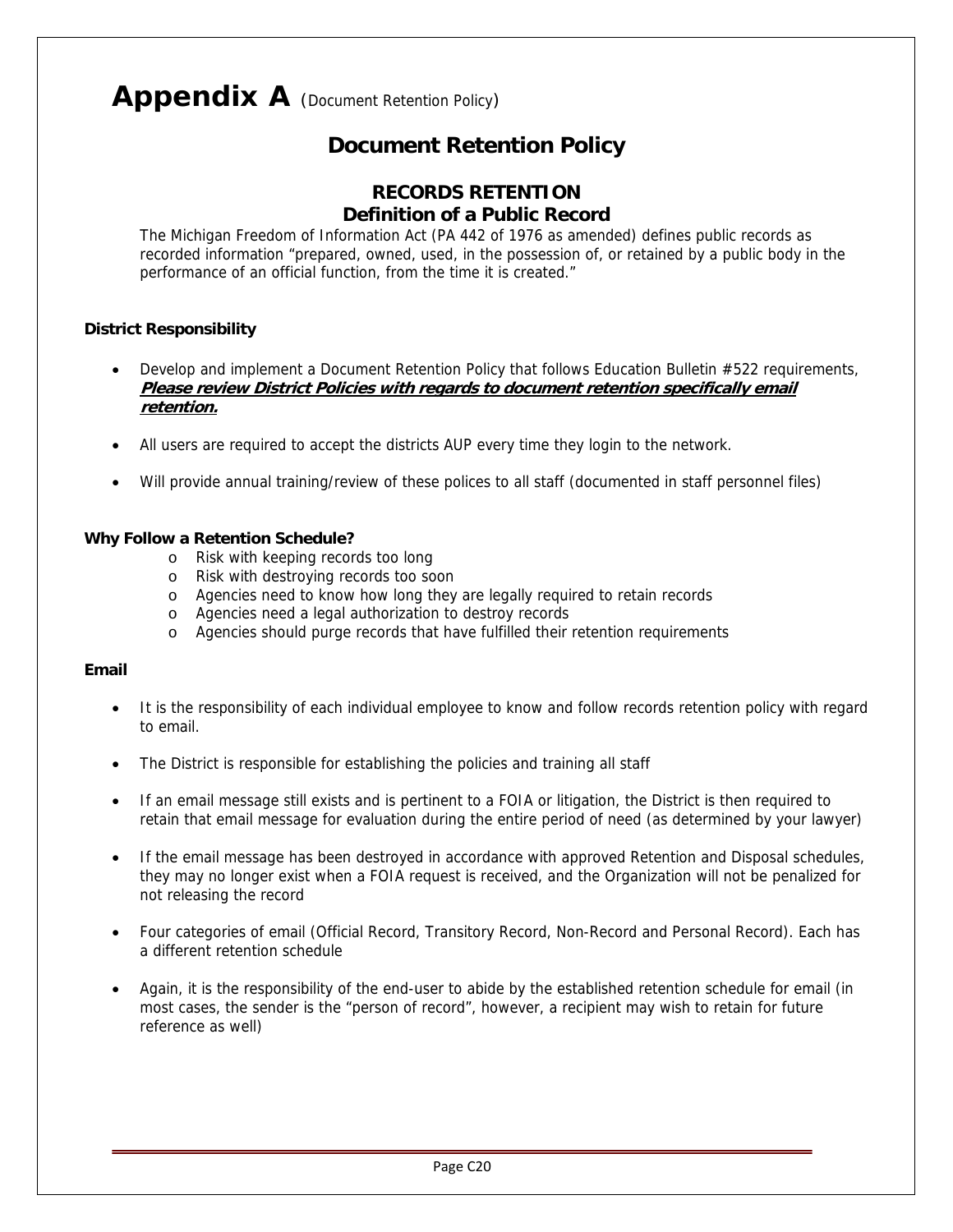### **Employee Responsibilities**

- Understand which email messages to keep and which to destroy
- Identify which retention schedule mandates the message's retention or authorizes its destruction

### **Management Responsibilities**

- Ensure an accurate and comprehensive Document Retention Policy\* and Acceptable Use Policy\* have been implemented and training provided to all staff
- Communicate with relevant employees, attorneys and IT staff when a FOIA request is received or when litigation appears to be imminent
- Both of these policies must be either created or vetted by the District's Attorney; not by HR, IT or any other department. MSBO is currently working with Thrun Law Firm to develop a local Retention Policy template for School Districts to use

### **Example**

A FOIA is received regarding a particular staff member for a specific period of time:

- **Employee responsibility:** Do not delete any emails that may be relevant (equivalent of shredding hardcopy documentation that may be incriminating)
- **District responsibility:** Immediately cease all destruction of relevant email in active accounts and backup tapes when litigation is imminent. Government agencies do not want to be implicated or charged with destroying potential evidence.

### **Bottom Line**

A District cannot and is not responsible for organizing or policing email – it is the sole responsibility of the enduser

Whenever there is a request that may potentially lead to litigation, it is always recommended that the appointed FOIA Coordinator contact legal representation as soon as possible as well as notify Superintendent, FOIA Coordinator, IT, Attorney.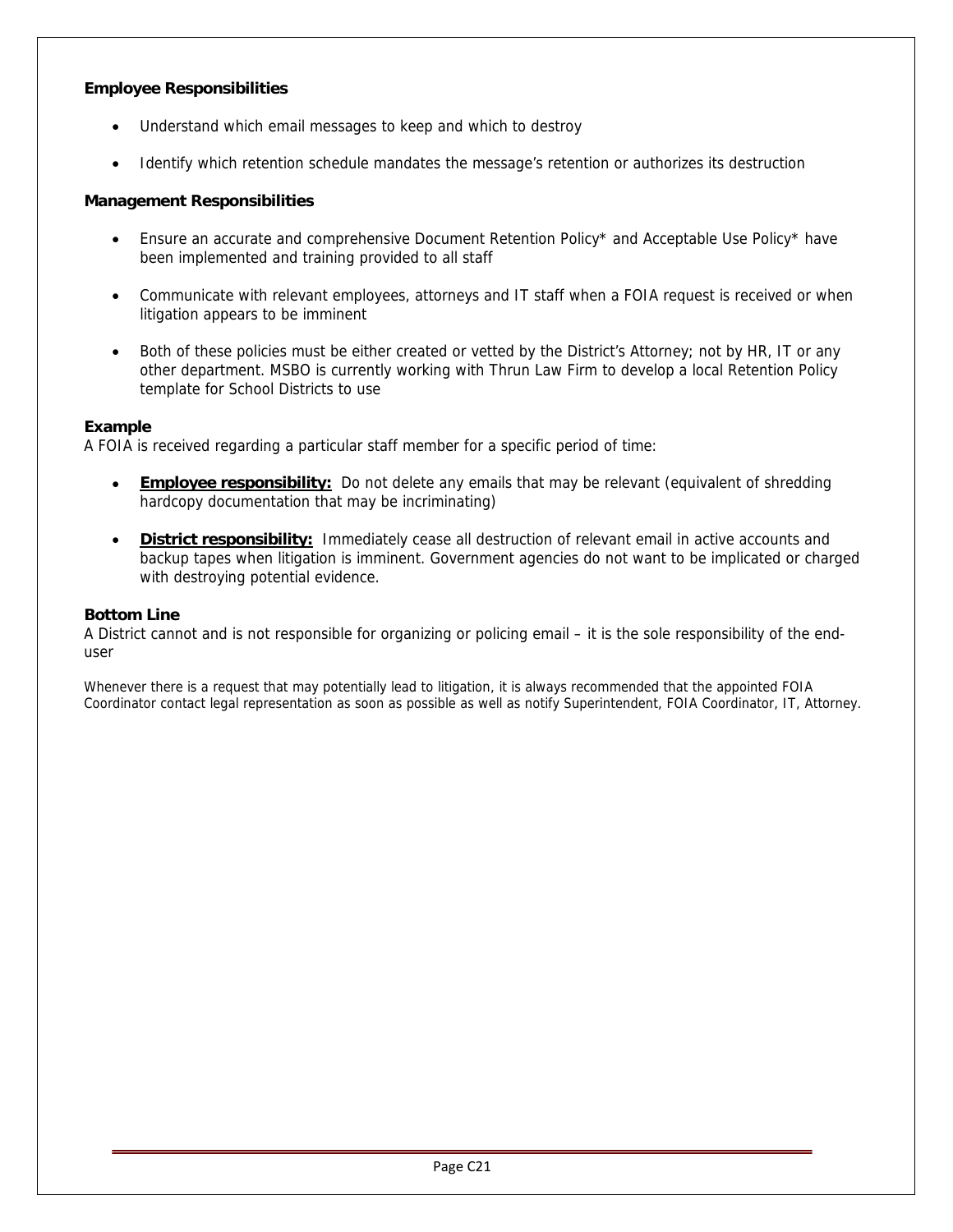# Appendix B (Technology Plan Evaluation Rubric)

## <span id="page-25-0"></span>Technology Plan Evaluation Rubric

### **Vision and Capacity**

| Variable                                            | Level 1                                                                                                                                                                                                      | Level <sub>2</sub>                                                                                                                                                                      | Level 3                                                                                                                                                                                                   |
|-----------------------------------------------------|--------------------------------------------------------------------------------------------------------------------------------------------------------------------------------------------------------------|-----------------------------------------------------------------------------------------------------------------------------------------------------------------------------------------|-----------------------------------------------------------------------------------------------------------------------------------------------------------------------------------------------------------|
| 1.1<br><b>Vision</b>                                | The vision is focused on<br>acquiring technology. Little<br>attention is given to<br>changing learning strategies<br>for students, teaching<br>strategies, or task<br>accomplishment strategies<br>by staff. | The vision is shifting toward<br>increasing opportunities and<br>strategies for students and<br>staff, but management of<br>technology resources remains a<br>primary concern of staff. | The vision is focused on increasing<br>learning opportunities and solving<br>problems by using data to<br>determine priorities and the<br>strategic use of technology<br>resources by students and staff. |
| 1.2<br><b>Technology Plan</b>                       | The technology plan is made<br>of loosely connected pieces<br>not well-known by<br>stakeholders                                                                                                              | A comprehensive technology<br>plan exists and efforts are<br>underway to communicate the<br>plan to stakeholders.                                                                       | Stakeholders help inform and<br>implement plan components and<br>support the vision for technology.                                                                                                       |
| 1.3<br><b>Human Resources</b>                       | No district personnel are<br>available to support the<br>technology. Parents and/or<br>volunteers provide support.                                                                                           | District personnel support the<br>technology but assignments do<br>not go beyond building level<br>support.                                                                             | Technology support is timely and<br>provided by school-level and<br>district- level staff, supported by a<br>district level technology committee.                                                         |
| 1.3<br>Financial<br><b>Resources</b>                | Technology funding is<br>sporadic and mostly from<br>isolated resources or on the<br>basis of isolated decisions.                                                                                            | Funding is year to year or<br>based on single events e. g.,<br>bond projects or grant awards;<br>funding includes partial district<br>support.                                          | Categorical budgets exist at the<br>building and district levels.<br>Ongoing funding partnerships exist.                                                                                                  |
| Collaboration                                       | Individuals do not work<br>collaboratively,                                                                                                                                                                  | There is staff collaboration<br>within the building but not<br>beyond it.                                                                                                               | The staff works collaboratively<br>across the district.                                                                                                                                                   |
| Networking                                          | No wiring for connectivity<br>exists.                                                                                                                                                                        | Some wiring for connectivity<br>exists, but is limited to<br>buildings.                                                                                                                 | High speed connections tie together<br>all district facilities.                                                                                                                                           |
| Connectivity                                        | Limited to electronic print.<br>Information is transferred via<br>exchanges of portable<br>diskettes.                                                                                                        | Electronic print with some<br>limited multimedia and<br>networking capacity.<br>Information transfer largely<br>limited to connectivity tied to a<br>hard drive in a building.          | Multimedia and global<br>telecommunications network<br>infrastructure enable unlimited<br>information transfer and online<br>collaboration.                                                               |
| Hardware and<br><b>Software</b><br><b>Standards</b> | There are no standards for<br>software or hardware.                                                                                                                                                          | Some standards for hardware<br>and/or software have been<br>adopted.                                                                                                                    | Standards for hardware and<br>software exist and are used and<br>reviewed regularly.                                                                                                                      |
| <b>Policy</b>                                       | No policies exist to support<br>the district's technology.                                                                                                                                                   | Some policies exist but are not<br>intentionally connected to the<br>district's technology plan.                                                                                        | Policies exist, are connected to the<br>state and district technology plan,<br>and include training, AUP, software<br>and hardware acquisition and<br>replacement, budget and technical<br>support.       |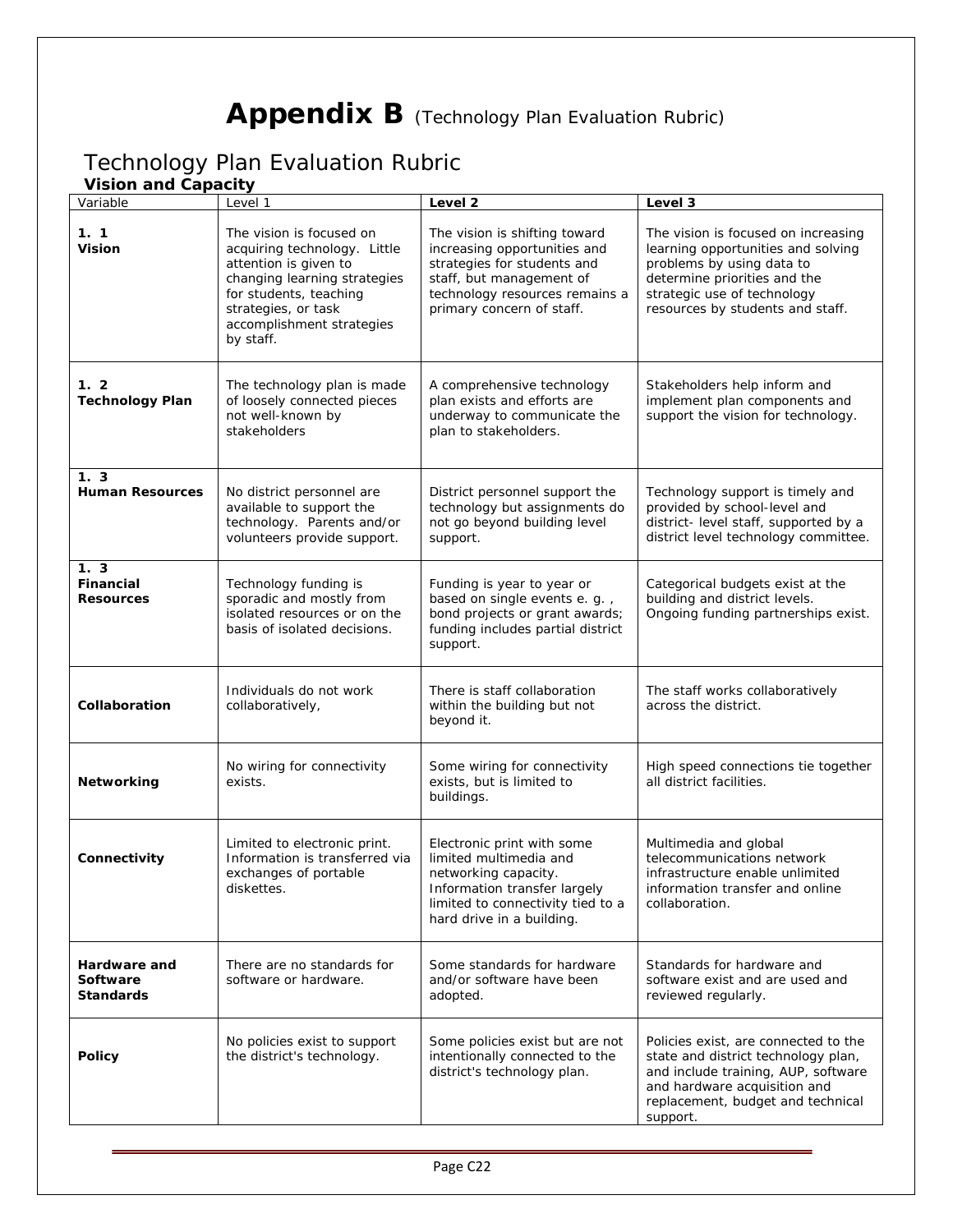## **To assist students as they learn content subjects supported with technology.**

| Variable                                                                | Level 1                                                                                                                                                                                                               | Level 2                                                                                                                                                                                                                                                                          | Level 3                                                                                                                                                                                                                                                                  |
|-------------------------------------------------------------------------|-----------------------------------------------------------------------------------------------------------------------------------------------------------------------------------------------------------------------|----------------------------------------------------------------------------------------------------------------------------------------------------------------------------------------------------------------------------------------------------------------------------------|--------------------------------------------------------------------------------------------------------------------------------------------------------------------------------------------------------------------------------------------------------------------------|
| 2.1<br>Engaged<br>Learning<br><b>Instruction</b><br><b>Student Role</b> | Students use technology that<br>automates print-based<br>practices with some increase<br>in active hands-on learning.                                                                                                 | Student use technology to<br>organize and produce reports,<br>often using multi-media<br>formats.                                                                                                                                                                                | Students use technology to explore<br>diverse information resources inside<br>and outside school and produce<br>information for real-world tasks.                                                                                                                        |
| <b>Engaged Learning</b><br>– Instruction -<br><b>Teacher Role</b>       | Teachers have limits on<br>structuring the learning due<br>ot the closed-end design of<br>the software. The quality of<br>learning depends on the<br>intended learning outcomes<br>set by the software<br>developers. | Teachers use technology to<br>access information, model<br>problem solving, and develop<br>simulations that provide<br>greater understanding of how<br>technology is used in the work<br>world.                                                                                  | Teachers continue to use<br>technology to guide and engage<br>students in self-directed learning<br>activities. They model problem<br>solving that reflects real work but<br>focuses on areas that are otherwise<br>difficult to teach.                                  |
| <b>Engaged Learning</b><br>- Instruction -<br>Grouping                  | The amount and quality of<br>collaboration is highly<br>dependent on the design of<br>the software.                                                                                                                   | The learning approach is<br>individual, but the outcome is<br>sharing a product with<br>classmates.                                                                                                                                                                              | The learning approach is a<br>developmental process that is<br>enhanced by working with others<br>inside and outside the classroom.                                                                                                                                      |
| Standards-based<br><b>Instruction</b>                                   | The learning content is<br>usually focused on skills and<br>inert knowledge with little<br>attention to standards or<br>research.                                                                                     | The learning content reflects<br>research and best practices but<br>is usually not linked to national<br>standards. Technology use<br>focuses on finding and<br>presenting information.                                                                                          | The learning content reflects<br>national standards, research, and<br>best practices. Technology use is<br>aligned with standards to enhance<br>the application of content learning<br>to real-life situations.                                                          |
| <b>Lesson Design</b>                                                    | Technology is not a factor in<br>lesson design.                                                                                                                                                                       | Lesson design sometimes<br>reflects the use of technology.                                                                                                                                                                                                                       | Lesson design includes appropriate<br>and sophisticated uses of<br>technology.                                                                                                                                                                                           |
| Curriculum<br><b>Integration</b>                                        | One or more of the following<br>is in evidence:<br>Technology is used as a<br>reward for finished work.<br>Students use technology to<br>practice things they already<br>know.<br>Technology use is rare.             | Two or more of the following is<br>in evidence:<br>Teachers often consider some<br>technology tools when planning<br>lessons.<br>Student technology use<br>includes information gathering,<br>organizing, and publishing in a<br>variety of media.<br>Technology is used weekly. | All of the following are in evidence:<br>Teachers consider a variety of<br>technology tools when planning.<br>Students use technology for<br>information gathering, organizing,<br>and multi-media publishing.<br>Technology use is part of daily<br>classroom routines. |
| Learning<br><b>Outcomes</b>                                             | Outcomes from technology<br>uses are unidentified                                                                                                                                                                     | Some indication of technology-<br>enhanced learning outcomes is<br>reported in teacher records                                                                                                                                                                                   | A clear correlation between learning<br>outcomes and technology usage is<br>well documented throughout the<br>school or district.                                                                                                                                        |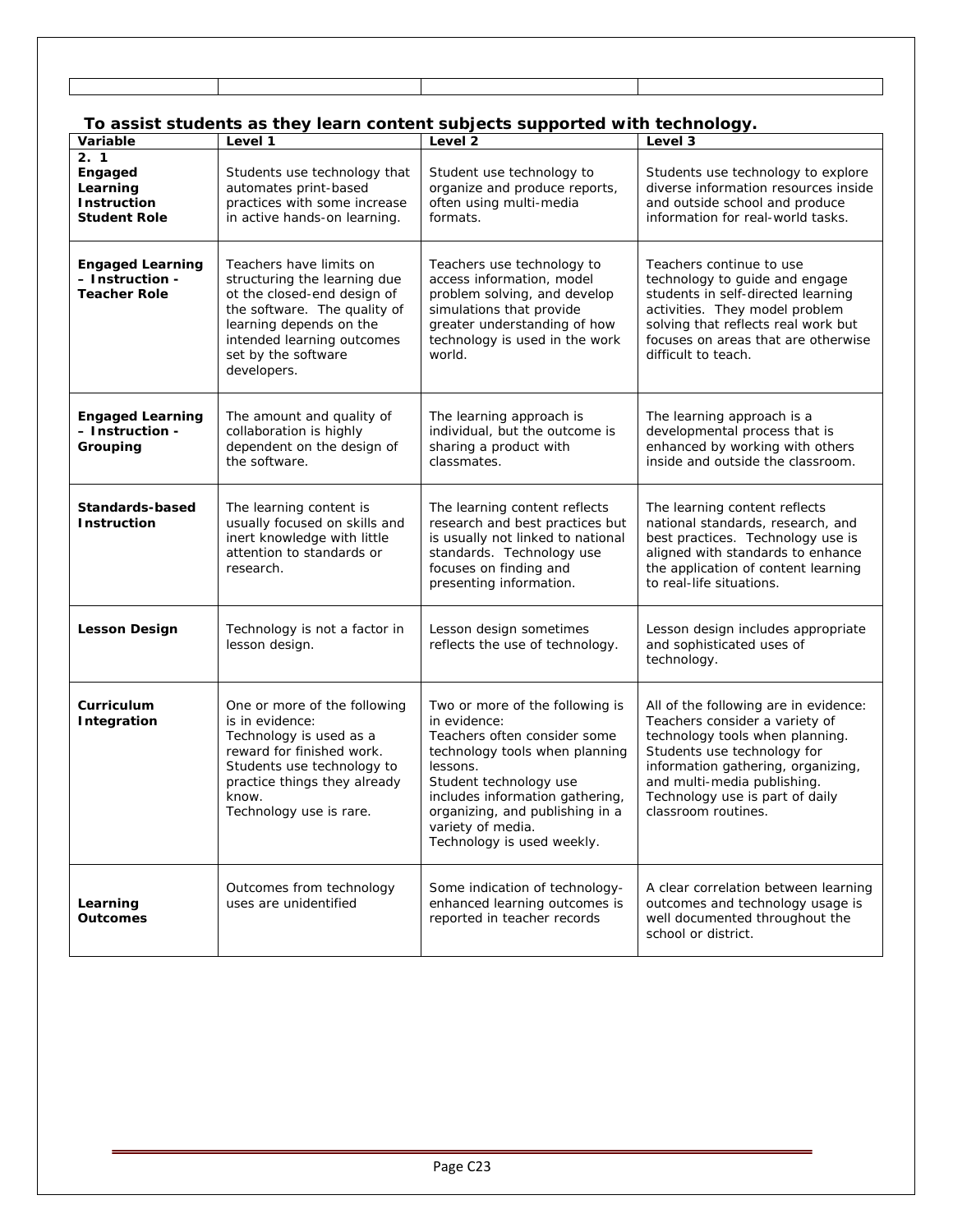| Provide students and staff opportunities to learn about technology and its applications. |                                                                                                                                                                                                                                                    |                                                                                                                                                                                                                                                                                          |                                                                                                                                                                                                                                                                                                             |  |
|------------------------------------------------------------------------------------------|----------------------------------------------------------------------------------------------------------------------------------------------------------------------------------------------------------------------------------------------------|------------------------------------------------------------------------------------------------------------------------------------------------------------------------------------------------------------------------------------------------------------------------------------------|-------------------------------------------------------------------------------------------------------------------------------------------------------------------------------------------------------------------------------------------------------------------------------------------------------------|--|
| Variable                                                                                 | Level 1                                                                                                                                                                                                                                            | Level <sub>2</sub>                                                                                                                                                                                                                                                                       | Level 3                                                                                                                                                                                                                                                                                                     |  |
| 3.1<br><b>Student</b><br><b>Options</b>                                                  | One or more of the following<br>is in evidence:<br>Students as a reward use<br>technology after they have<br>finished their work.<br>Students use technology to<br>practice things they already<br>know.<br>Technology use by students<br>is rare. | Two or more of the following is<br>in evidence:<br>Students learn about some<br>technology tools while<br>implementing their lessons.<br>Student technology use<br>includes information gathering,<br>organizing, and publishing in a<br>variety of media.<br>Technology is used weekly. | All of the following are in evidence:<br>Students learn about a variety of<br>technology tools while<br>implementing their lessons.<br>Students use technology for<br>information gathering, organizing,<br>and multi-media publishing.<br>Technology use is part of students'<br>daily classroom routines. |  |
| 3.2<br><b>Staff Options</b>                                                              | Technology training rarely<br>occurs.                                                                                                                                                                                                              | Technology training is<br>provided. Needs are<br>determined informally, and<br>professional development is<br>based on assessment findings.                                                                                                                                              | Technology training occurs on an<br>ongoing basis and follow-up support<br>exists. All staff members are<br>routinely asked to determine areas<br>of training need.                                                                                                                                         |  |
| 3.3<br>Training<br>Design                                                                | Sites provide technology-<br>focused workshops<br>emphasizing basic hands-on<br>skills. Typically workshops<br>are "sit-and-get". Staff<br>members have little time to<br>practice skills and have little<br>access to ongoing support.            | Professional development is<br>beginning to focus on<br>instruction and learning as the<br>driver to designing technology-<br>based units. Efforts are still<br>limited by poor access to<br>technology and a poor vision of<br>learning.                                                | Professional development is aligned<br>with research and best practices<br>where staff participant in just-in-<br>time study groups, online seminars,<br>action research, and collaboration<br>with colleagues.                                                                                             |  |

### **To help staff members become more efficient and effective while doing their jobs.**

| Variable                         | Level 1                                                                                                                                                            | Level 2                                                                                                                                        | Level 3                                                                                                                                                     |
|----------------------------------|--------------------------------------------------------------------------------------------------------------------------------------------------------------------|------------------------------------------------------------------------------------------------------------------------------------------------|-------------------------------------------------------------------------------------------------------------------------------------------------------------|
| 4. 1<br><b>Staff Performance</b> | Technology systems to<br>support job performance are<br>available for administrators<br>and some staff. Staff has<br>not integrated them into<br>regular practice. | Technology systems to support<br>job performance are available<br>for administrators and all staff.<br>Some paperless systems are in<br>place. | The daily use of administrative<br>systems is required for all staff.<br>Many paper reports are available<br>electronically through a wide area<br>network. |

### **To make technology widely available and easy to use resulting in a focus on learning / task completion for students and staff.**

| Variable    | Level 1                                                                                | Level 2                                                                                                      | Level 3                                                                                                                     |
|-------------|----------------------------------------------------------------------------------------|--------------------------------------------------------------------------------------------------------------|-----------------------------------------------------------------------------------------------------------------------------|
| 5. 1 Access | Technology resources are<br>scarce and are not available<br>to all staff and students. | Technology resources are<br>varied and comprehensive with<br>access available to most staff<br>and students. | Technology resources are<br>comprehensive providing all staff<br>and students with depth, diversity,<br>and regular access. |